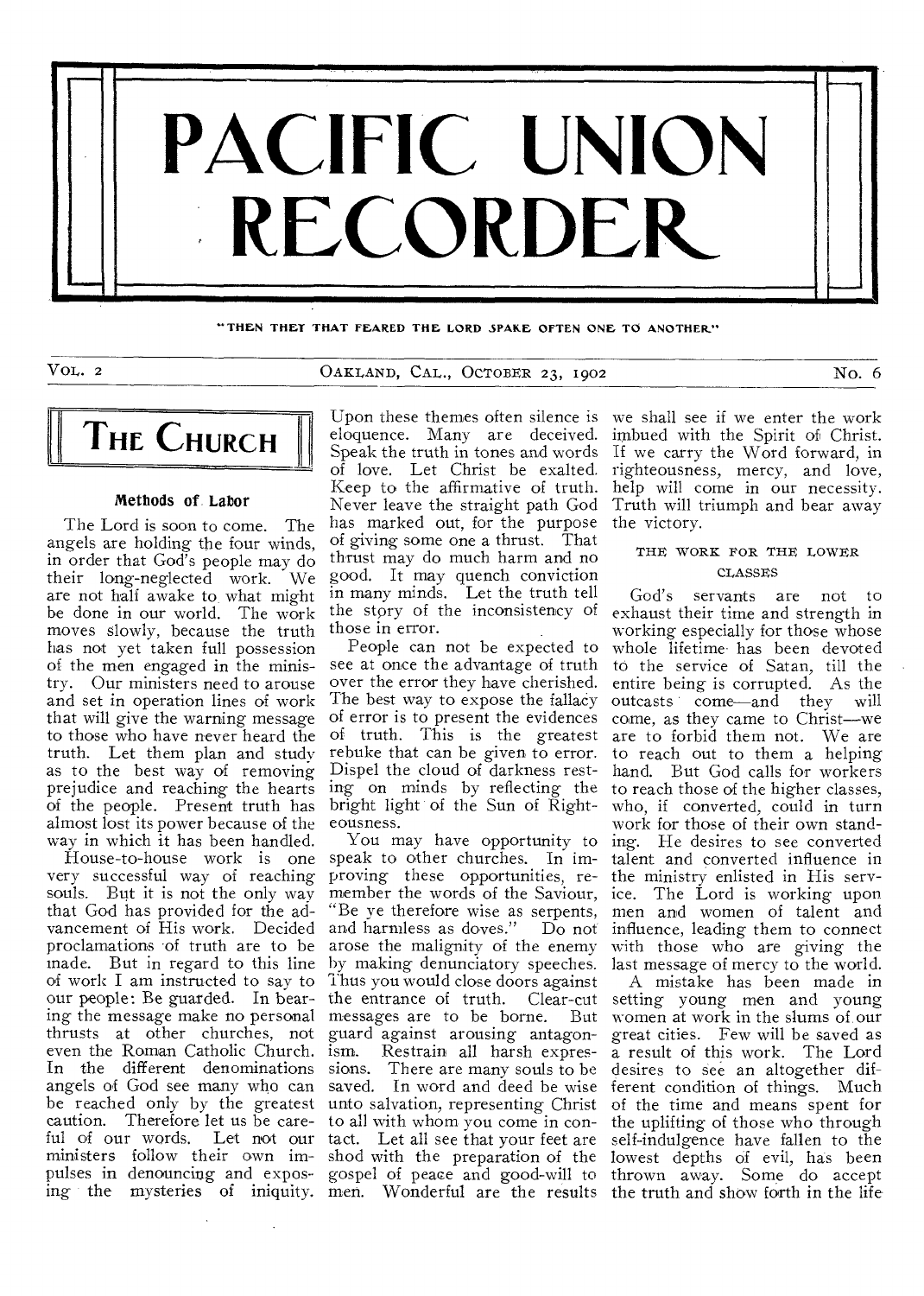those who have given themselves unto you, Lift up your eyes, to evil, whose life has been spent in and look on the fields; for they intemperance, ever learn to repre-are white already to harvest. sent Christ.

largely spent in trying to reach the lower classes been spent in taking the truth with special tact to the higher classes, many would have been added to the church of such as should be saved. God desires His servants to labor for those men and women who have fallen low. But in no case are they to neglect those who, if converted, would be a blessing, not a curse, to the world. The Lord has shown me that our work is to bring into the truth those who will be producers as well as consumers. There are men of talent and influence who are longing for something they have not yet received. Let the truth in its simplicity be presented to them. If converted, they would exert a powerful influence for the truth.

God has men whom He will call into His service, men who will not carry forward the work in the lifeless way in which it has been carried forward in the past. Many who have not yet heard the message to be given to the world, have learned the meaning of self-denial and self-sacrifice. Men will come into the truth who will work with earnestness and zeal, tact and<br>understanding. Let none disunderstanding. Let none courage these zealous workers. In some things they will make some mistakes, and will need to be corrected and instructed. But have not men who have been longer in the truth made mistakes, and needed correction and instruction? When they made mistakes, the Lord did not cast them off, but healed them and strengthened them, presenting them with His banner to hold aloft.

God selects His messengers, and gives them His message; and He *says,* "Forbid them not." New methods must be introduced. God's people must awaken to the necessity of the time in which they are living.

# THE WORK IN OUR CITIES

Christ said: "Say not ye, There

true conversion. But very few of cometh harvest? behold, I say house of worship built. I am Had the money and talent so wages, and gathereth fruit unto And he that reapeth receiveth life eternal; that both he that soweth and he that reapeth may rejoice together. And herein is that saying true, One soweth, and another reapeth. I sent you to reap that whereon ye bestowed no labor; other men labored, and ye are entered into their labors." He knew that when the Holy Spirit should be poured out on the disciples, the harvest of His seedsowing would be reaped. Thousands would be converted in a day.

> To us, as surely as to the disciples of that time, Christ speaks these words. Time is passing, and the Lord calls upon the workers in all lines of His work to lift up their eyes and behold the fields all ripe for the harvest.

Our workers are not branching out as they should in their efforts. Our leading men are not awake to the work that must yet be accom-<br>plished. When I think of the When I think of the cities in which so little work has been done, in which there are so many thousands to be warned of the soon coming of the Saviour, I feel an intensity of desire to see men and women going forth to the work in the power of the Spirit, filled with Christ's love for perishing souls.

The heathen in the cities at our doors have been strangely neglected. Organized effort should be made to save them. We are now to work to convert the heathen who are in the midst of us,—those who are living within the shadow of our doors. A new song is to be put in their mouths, and they are to go forth to impart to others now in darkness, the light of the third angel's message.

We all need to be wide-awake, that, as the way opens, we may advance the work in the large cities. We are far behind in following the light given us to enter the cities and erect memorials for God. into the full light of truth. Many of the work,—camp-meetings separe longing for spiritual food. We arate from the business work of are to continue working until a the conference. At a camp-

greatly encouraged to believe that many persons not of our faith will help considerably by their means. The light given me is that in many places, especially in the great cities of America, help will be given by such persons.

Our workers laboring in cities should read carefully the tenth and eleventh chapters of Hebrews, and appropriate to themselves the instruction that this scripture contains. The eleventh chapter is a record of the experiences of the faithful. Those who undertake to work for God in our cities must *go* forward in faith, doing their very best. As they watch and work and pray, God will hear and answer their petitions. They will obtain an experience that will be invaluable to them in their after work. "Faith is the substance of things hoped for, the evidence of things not seen."

My mind is deeply stirred. In every city there is work to be done. Laborers are to go into our large cities and hold camp-meetings. In these meetings the very best talent is to be used, that the truth may be proclaimed with power. Men of varied talents are to be brought in. One man has not all the gifts required for the work. To make a camp-meeting successful, several workers are needed. No one man should feel it his prerogative to do all the important work.

If in the camp-meetings held in our cities the speakers are careful in all they say, hearts will be reached as the truth is proclaimed in the power of the Spirit. The love of Christ received into the heart will banish the love of error. The love and benevolence manifested in the life of Christ are to be manifested in the lives of those who work for Him. The earnest, untiring activity that marked His life is to mark their lives. The character of the Christian is to be a reproduction of the character of Christ.

are yet four months, and then church is organized and a humble meeting the workers should be Step by step we are to lead souls like those held in the early stages There is need of camp-meetings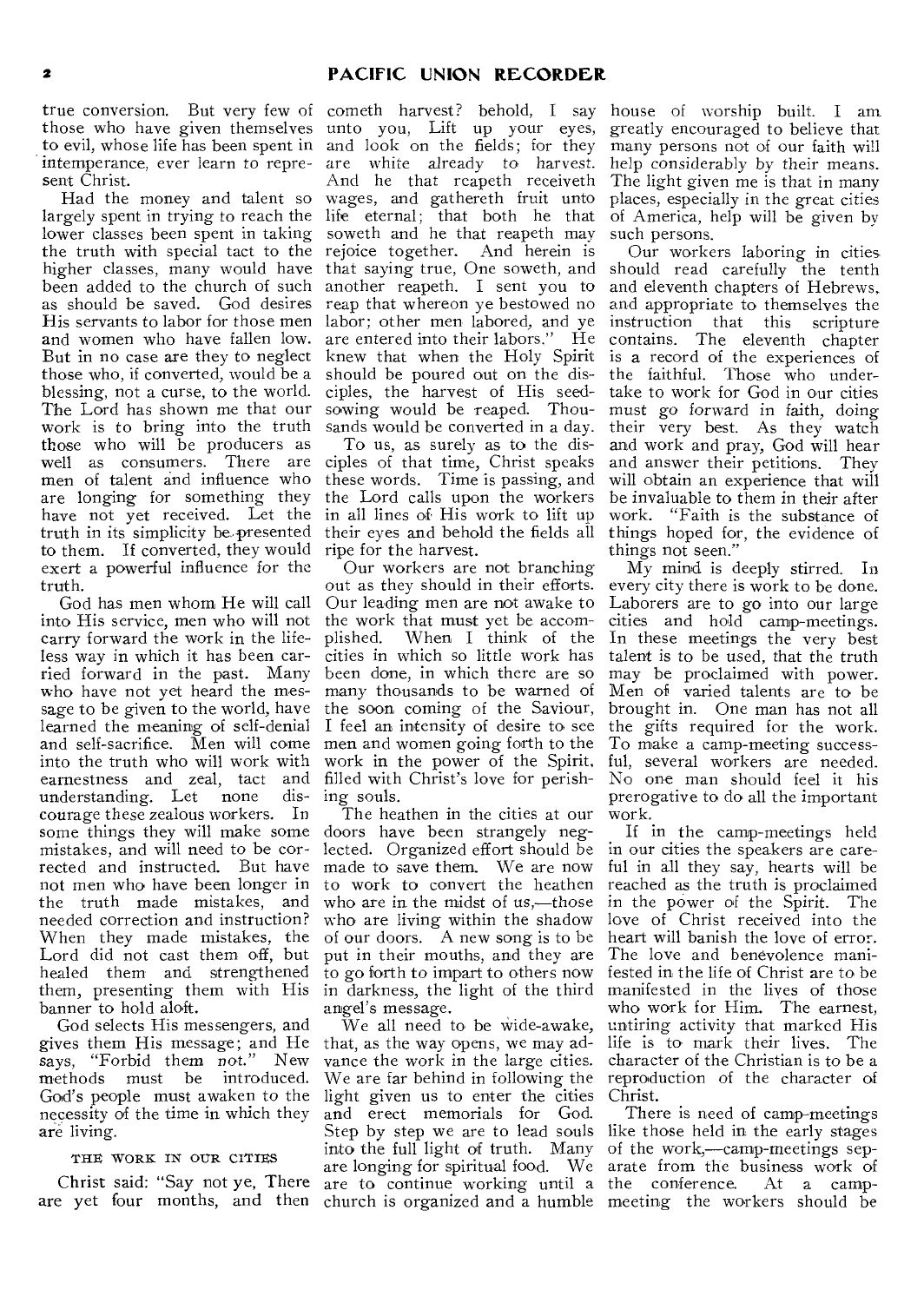free to put forth efforts to give the knowledge of the truth to those who attend from the outside.

At our camp-meetings there should be a restaurant where the poor can obtain wholesome, wellprepared food as cheaply as pos-<br>sible. There should also be an-There should also be another restaurant in which food is especially prepared for the education of outsiders, where they may see a representation of healthreform diet.

This line of work is not to be looked upon as separate and distinct from other lines of campmeeting work. Each line of God's work is closely related with every other line. And while the different lines are distinct, they are to advance in perfect harmony.

"Curse ye Meroz, said the angel of the Lord, curse ye bitterly the inhabitants thereof; because they came not to the help of the Lord, to the help of the Lord against the mighty." Let the indifferent ones arouse and act their part in the work of the Lord, lest this curse be spoken against them. Let all who can, give themselves to the long-neglected work in our cities, a work that has been looked at and then passed by on the other side, as the wounded man was passed by, by the priest and Levite. Take up the work in the cities, whole-heartedly, intelligently, unselfishly.

# EVANGELISTIC CANVASSERS

Canvassing for our publications is an important and most profitable line of evangelistic work. Our publications can go to places where meetings can not be held. In such places the faithful evangelistic canvasser takes the place of the living preacher.

I feel very sorry that the books which should be finding ready sale are lying on the office shelves. These books contain the light that people need. May the Lord move upon many of our young men and women to enter the canvassing field as canvassing evangelists. By the canvassing work the truth is presented to thousands that time for work is short. Many, very many, need the promptitude of the "quickly" in them, to lead

them to arouse and go to work. The Lord calls for workers just now.

We need to feel the vivifying influence of the Holy Spirit as the disciples felt it on the day of Pentecost. Of their experience at that time we read: "And when they had prayed, the place was shaken where they were assembled together; and they were all filled with the Holy Ghost, and they spake the Word of God with boldness. And the multitude of them that believed were of one heart and of one soul; neither said any of them that aught of the things which he possessed was his own." Selfishness was expelled from the heart. "And with great power gave the apostles witness of the resurrection of the Lord Jesus; and great grace was upon them all."

Why is there not now more diligent seeking of the Lord, that hundreds may be filled with the Holy Spirit, and may go forth quickly to proclaim the truth, "the Lord working with them, and confirming the Word with signs following"? Our commission is to let the light shine forth everywhere from the press. By the printed page the light reaches the isolated ones, who have no opportunity to hear the living preachers. This is most blessed missionary work. Canvassers can be the Lord's helping hand, opening doors for the entrance of the truth.

Let Christian youth be selected to handle the books containing present truth. Youth who have no religious experience should not be accepted as canvassers for our books, because they can not properly represent the precious truth to be presented. To send such youth image, is to be forced on the peointo the canvassing field is unjust ple by the laws of men. The to them and to the Lord's work. This is a sacred work, and those who enter it should be able to bear witness for Christ.

otherwise would not hear it. Our in the things of God, and showing men, is brought to the attention of The youth who go into this work should be connected with those older in experience, who, if they are devoted to God, can be a great things, the true God, whose power blessing to them, teaching them is pledged in the gospel to save them how best to work for Him. If the youth will work out their own salvation with fear and trem-

bling, they will know by experience that God is working with them, to will and to do of His good pleasure.

Not only men, but women, can enter the canvassing field. And canvassers are to go out two by two. This is the Lord's plan.

I am instructed to encourage decided efforts to secure helping hands to do missionary work, to give Bible instruction, and to sell books containing present truth. Thus skilful work may be done in hunting for souls. Young men, your help is called for. Make a covenant with God by sacrifice. Take hold of His work. He is your sufficiency. "Be strong, yea,<br>be strong." Ellen G. White. Ellen G. White.



# Western Oregon Conference

To Our Churches: We are now in the best time of the year for the sale of "Christ's Object Lessons." From now till the holidays a vigorous effort should be made to place this book with the people. We mention this matter to call special attention to the responsibility we have in the work for the relief of our schools. And, too, we believe there is more to this movement than paying these debts. The everlasting gospel is due to every nation and people. Rev. 14:6, 7. The attention of the people must be in a special way called to the true God and His worship at this time, when a false worship, that of the beast and his attention of men has been so fully diverted from their great Creator and their responsibility to Him that there is a special need of just such an effort as is being made with "Christ's Object Lessons." In this book the Creator of all people in -the same way that the Great Teacher who was sent from heaven gave it to men.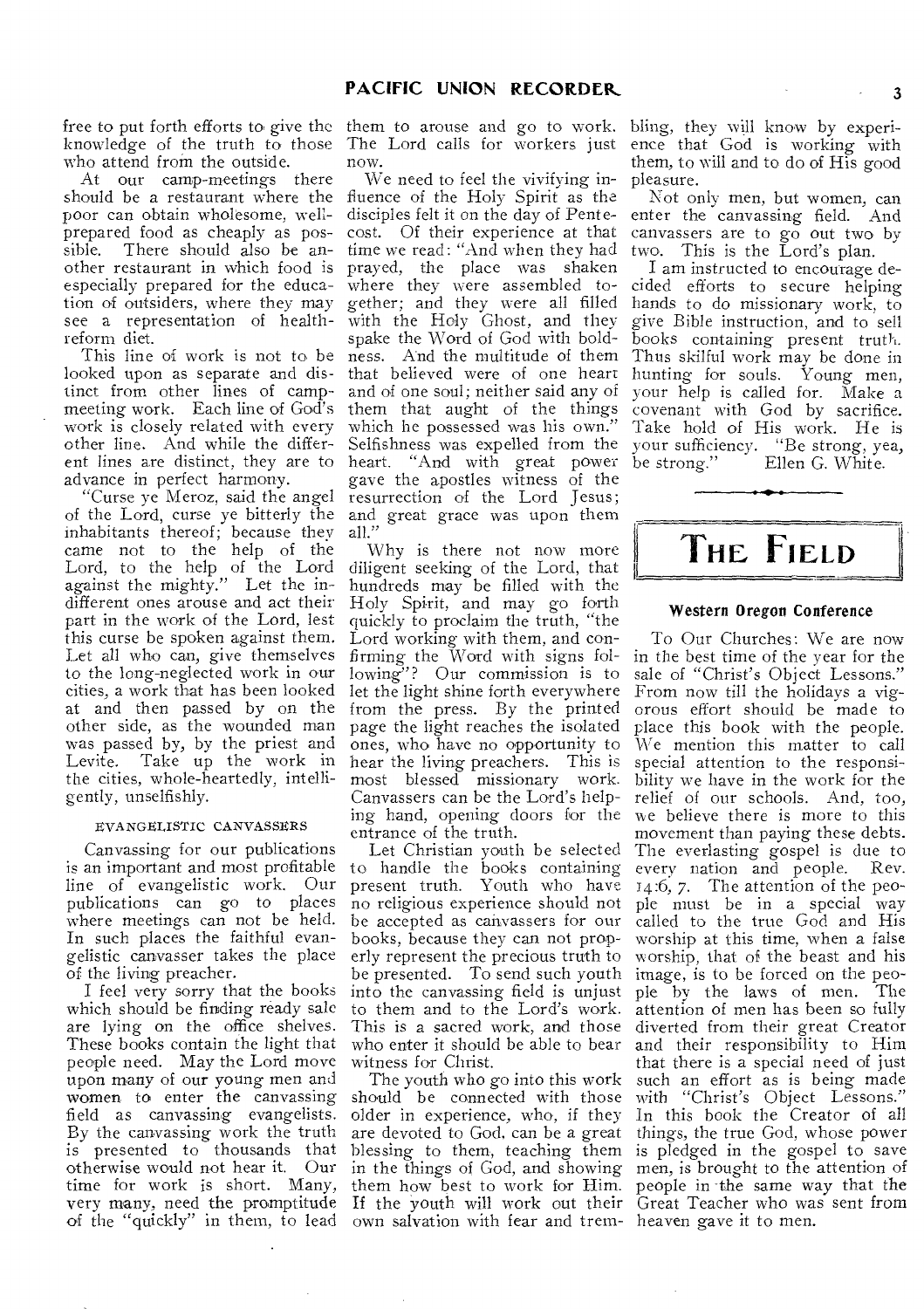This is our work now. For the carrying forward of this, the greatest work ever committed to God's people, we exist in the world, and have the equipments in the way of institutions that we possess.

The work, then, with "Object Lessons" is missionary work of the highest order.

This movement is designed to swing us all into line for service. By going to your neighbors with this book, you establish social relations with them that will be the best help possible for you to bring within their reach the special truths for this time.

When the work with "Christ's Object Lessons" is done in this way, each person's "quota" will be every book that he can place in the hands of the people before that day comes when all the earth has heard the glad tidings of salvation. Brethren and sisters, take hold of number has been reduced onethis grand work, one and all; and incidental to and following from your faithful service the debts will vanish from our schools, as a mist before the rising sun. We have confidence that you will.

tion, and that is the material ventists: "Their pernicious literafund. We understand that each ture is causing a hundred and forty book costs. for the making about twenty-five cents. Then for each in our ministers and churches, book that our conference orders for use in this field we should raise that amount. So, to make up what we are behind in this respect, and to provide for more books, the conference committee have adopted the plan of setting apart a day when our churches will be asked to make a liberal donation<br>to this fund. The first Sabbath The first Sabbath after Thanksgiving has been chosen for this; and we urge our church officers to make a special effort to carry this plan into successful execution. Let the services of that day have special reference to this matter. We shall look for a large donation. When you can bring more, do not bring merely a mite. **If** you haven't the cash, make a pledge.

Praying God to bless His people as they give all to Him, we remain your servants in the work, Executive Com. W. 0. Conf.

F. M. Burg,

President.

# **Grants Pass, Oregon**

work in this part of the field, and arrived in time to hear S. W. Gamble give his series of lectures against Adventists and display his "New Discovery," which, to say the least, does insult to every fact of history, sacred and profane. It is the most successful humbug, if one would judge by the eagerness with which the Methodist Episcopal Conference convened accepted it, that was ever flaunted before the public. His special effort is to educate the ministers to know how to meet us, and satisfy the people who become interested in our work. He says that Methodists were leaving the church at the rate of two thousand five hundred yearly until he entered the field three years ago; since that time the half.

His introduction was an apology for having to ride the Sunday train on the "Sabbath," in order to meet his appointment at this place.

One other thing I want to men-remarks against Seventh-day Ad-The following are some of his thousand every year to lose faith driving five hundred innocent girls weekly to ruin, and causing twenty-five thousand to fill drunkards' graves annually, all because a young man, now in California, defeated the Blair Sunday Bill, and thus robbed these individuals of a Sabbath." "These people (Seventh-day Adventists) have either been ignorantly opposed, or ignored, until they have become one of the greatest curses to the progress of true Christianity." "There is a cause for all this. It is this flood of heretical reading matter that is at the bottom of it all."

> This and much more that is not worthy of repetition was said. He did not hesitate to say that we were responsible for all the evils clone in the land.

The only forcible way to meet such arguments is for God's people to live so close to Him that testimonies.

I was called to look after the near when we shall be denied the against our literature. I was soundly convinced that the time is privilege of carrying our literature, and was made to see the reason why the Lord wants each one to have the privilege of giving such truths as "Christ's Object Lessons" contains to our neighbors.

Brethren and sisters, let us as a united body say, "As for me and my house, we will serve the Lord," in this work to which He has called us. Shall we sing the jubilee, or mourn over neglected privileges? Read Jer. 8:20-22.

C. J. Cole.

October r.

#### **The California Camp-Meeting**

The camp-meeting and conference at Fresno, September 3o to October 12, proved to be a missionary meeting throughout. From the president's address at the beginning, until the second ordination service at the very close of the meeting, the keynote was "Foreign fields," "The gospel in all the world as a witness to all nations, that the end may come."

The detailed report of the proceedings will show this more fully. Space will be taken here only to state that eighteen of the workers of the California Conference accepted the call to other fields. Five thousand dollars, and at least thirteen and one-third per cent of the income of the conference in the coming year, and the support of every worker of the conference sent by the conference to foreign fields, was unanimously voted by the whole congregation. About a hundred and ninety dollars was freely donated by those present from their own pockets to send a 4.0x60 tent to Elder Andross in England. More than a hundred dollars was donated in a Sunday afternoon collection for the work in the South; and nearly seven hundred dollars was given to the material fund of "Object Lessons." In other words, all calls and donations were for the general work, none for the local.

their lives will give the lie to such are: Brother and Sister J. S. Har-His special point of attack was Brother and Sister Schaeffer and The workers who go abroad mon, to Ontario, Canada East;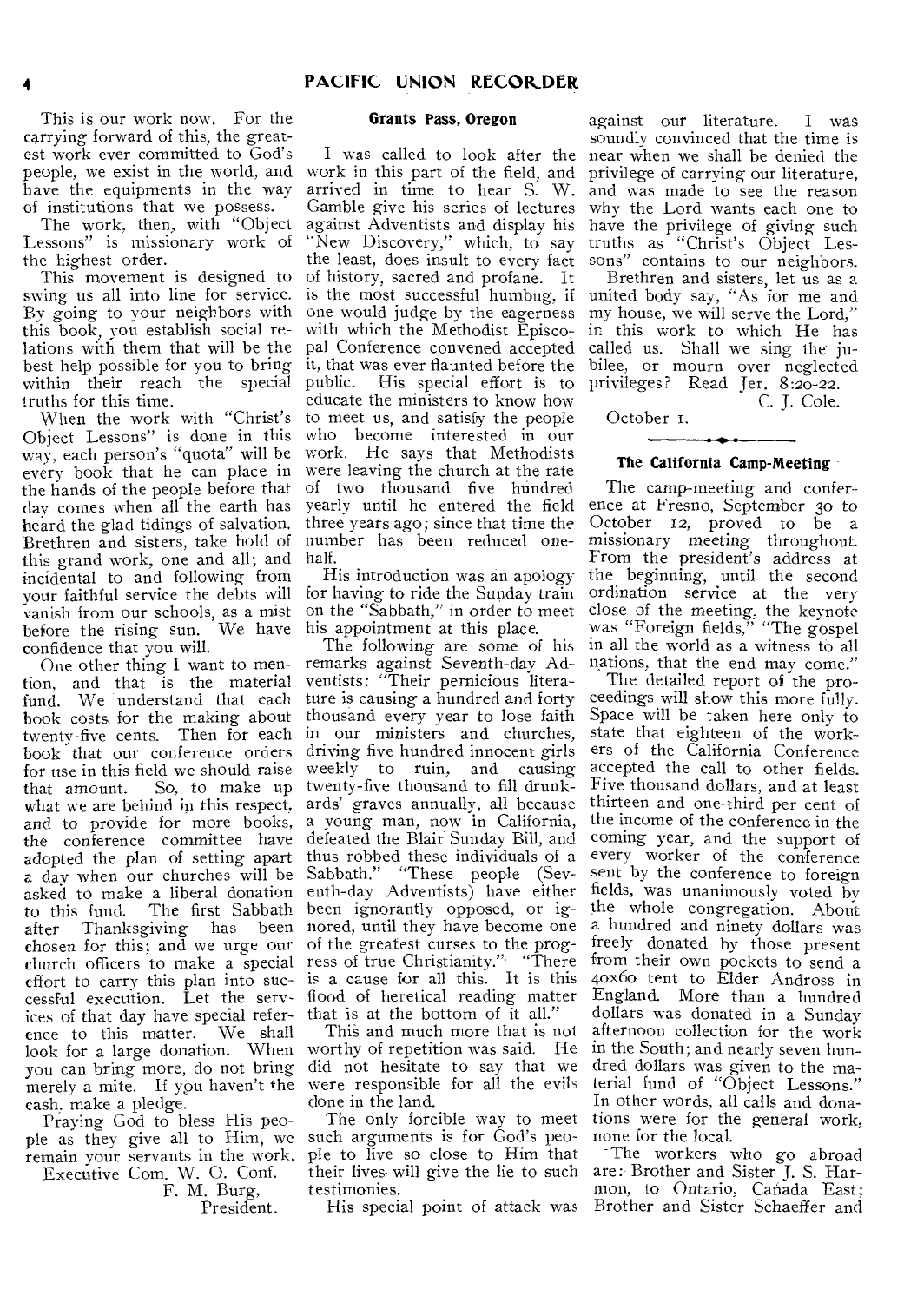Brother Douglass, to the South: Brother and Sister McCord, and Brother and Sister Castle, and Brother Walter Halliday, to England; Brother and Sister Al- the past year, and were received brecht, to Germany; Brethren into the conference. Walter and Frank Bond, to England on the way to Spain; Brother that covered the past sixteen A. S. Marchus, to England on the months, were submitted by the foreign fields. It will mark a new way to Natal, South Africa; Brother F. Dewitt Gauterau, to France; Brother D. A. Parsons, to Ireland, and Dr. Keem, to China.

Brethren McCord, Douglass, Gauterau, Parsons, and Schaeffer, were ordained to the gospel ministry, unto which they go forth.

With such a spirit prevailing throughout, it was only the sure consequence that the meeting should be unanimously pronounced by those present the best that they ever attended. There were present persons who had attended twenty-four annual camp-meetings in different parts of the country, and these with praise and thanksgiving declared this meeting to be the best that they ever saw.

It was remarked that this was the smallest state camp-meeting that there had been in California for a good many years. This is doubtless true as to actual numbers; but measured by its missionary results, it was certainly by far the largest camp-meeting ever held in California, if not the largest ever held in the world.

And for it all we all thank and praise the Lord.

Alonzo T. Jones.

#### Fresno Camp-Meeting

The California state campmeeting convened at Fresno, at to A. M., September 30. Though this was the annual conference, the attendance of our brethren was eighty and one hundred signified not as large as usual on such occasions, because many were compelled to remain at home and look hope that the call to service will after their harvest of fruit, in not cease with this Fresno campwhich business our people are meeting, but extend to every largely interested, and especially church and to every family. so in Central California; then the Fathers and mothers should lay churches in the northern portion before their children the claims of the state sent only a small dele-God has upon each one of His gation.

ference sixty-seven delegates were world.

present, representing twenty-five<br>churches. Three churches-churches. Three churches-- Bishop, Guerneville, and Berkeley—had been organized during

several secretaries. The tithe for this period was \$57,467.70. The total number of "Object Lessons" and individuals is 16,046.

The work of planning the business of the conference was given to a large committee, which named the several working committees. October 1 to 3 was devoted to the consideration of the educational, publishing, and medical missionary interests that are carried forward in the California Conference. Interesting reports were submitted by the brethren who have been connected with these various enterprises. During the second week the recommendations from the various committees were received and discussed.

At the first meeting of the con-the final ingathering service of the to be that this was the best camp-E. R. Palmer were the laborers a number of times at the camppresent representing the General meeting, and in almost every ser-Conference. They had much valuable information to give with reference to the work in Europe. The great dearth of laborers that exists where so many millions of people are congregated waiting for the message appealed to many hearts. We believe every one who attended this meeting realized that the fields are white ready to harvest, and that every soul who has accepted the message is called to active service, that the work of gathering the ripened grain may not be delayed. Our young people realized that God was calling for their services, and between their intention of preparing for the Master's service. We sincerely servants, and seek to educate for

# The Fresno Camp-Meeting Inspired by the Missionary Spirit

Financial and statistical reports, ing a new era in the progress of the that have been shipped to churches ity of such a nature that the more The camp-meeting that just closed at Fresno, Cal., is one long to be remembered by all, as markmessage, in both the home and the era in the home work, as so many are being sent away into foreign fields, and "religion is a commodyou send away the more you have left." It will prove a great blessing to the foreign fields, not only by the addition of the laborers that California is sending abroad, but by the stimulus that this action will have upon other conferences to go and do likewise, In this splendid stand that California has taken in sending abroad all the laborers that could go, besides sending a large donation in tithe to the foreign work, she will give such a new impetus to the work that the message will soon swell into "the loud cry."

Elder A. G. Daniells and Brother of the General Conference, spoke Elder A. G. Daniells, president mon the burden of his message was the entering of the foreign fields that are now waiting for the truth. The message did not fail upon deaf ears, but the whole camp was stirred to definite action in this matter. The people were not altogether unprepared for this forward movement, as Elder A. T. Jones has been educating the people up to the point where they were ready for such action.

Brother E. R. Palmer, who stands at the head of the canvassing work of the denomination, presented his branch of the work in a convincing manner, and there is no doubt but better days await the canvassing work in California.

Sister E. G. White spoke several times during the meeting with a power that brought conviction of sin and duty to many hearts; especially during the times of greatest perplexity did the Lord speak through her in no uncertain terms to the people.

The general sentiment seemed meeting that was ever held in Cali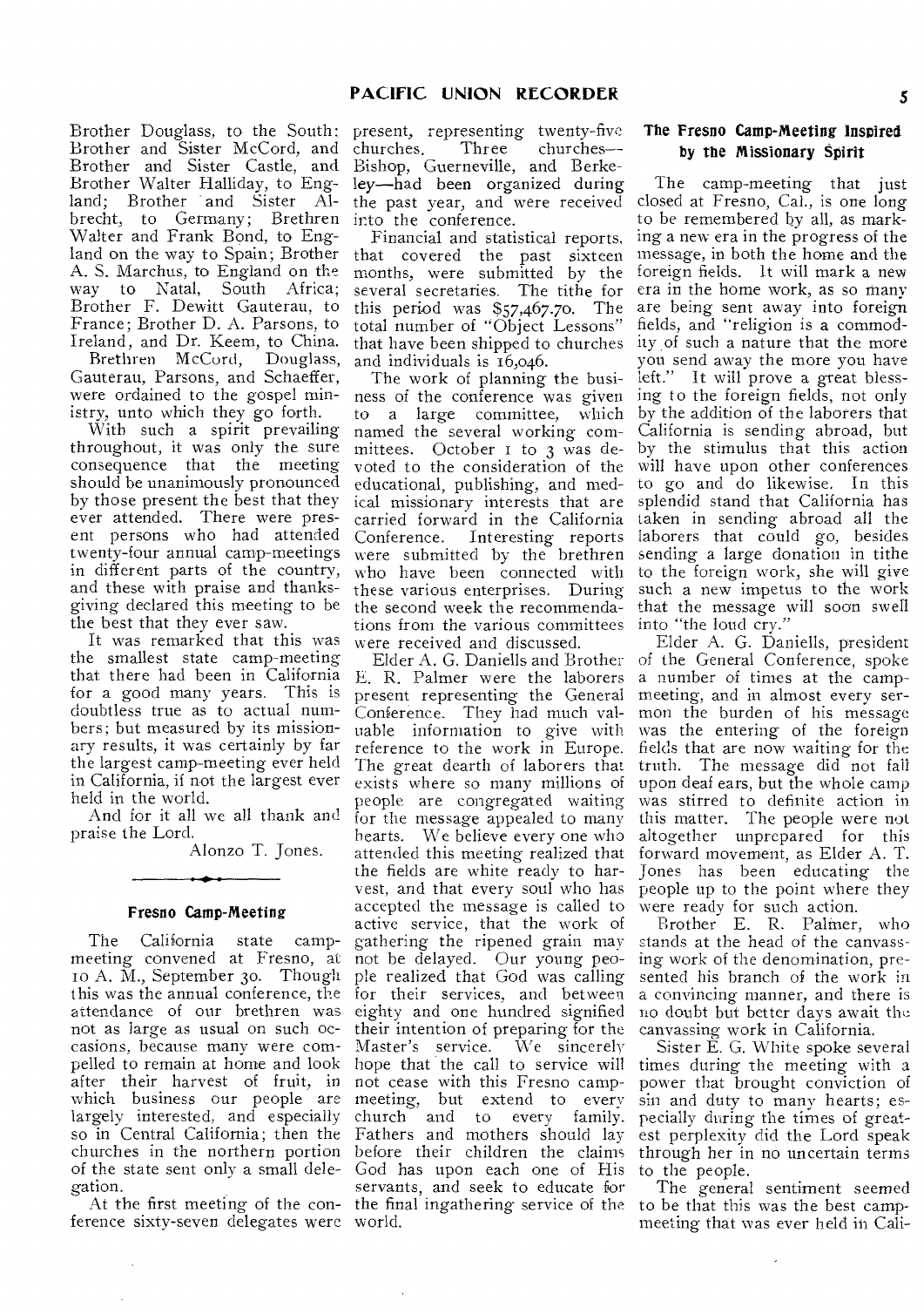fornia. There was no perceptible excitement prevailing among either the workers or the people, but the decisions that were made were arrived at in a deliberate, prayerful mood.

Chas. T. Everson.

My impression of the campmeeting, briefly stated, is that in its influence, both aggressive and reflex, in the impulse given to both foreign and home mission Work, it excels any I have known in my experience in the message.

As the actual statistical facts were given, showing the condition and needs of the different mission fields embracing the earth, the congregation responded in a quiet but deep and fervent expression of cooperation. The laborers came forward, and volunteered for service in needy fields, and the Tay members pledged them support so heartily and generously as to show that all were moved by God's Spirit. This was still more confirmed by the fact that this move grew in strength as the meeting progressed.

Never did conference limits fade more completely and lose their significance than before the searching presentation of the gospel world."

The influence of this meeting will certainly extend to other confer ences. It is a prophecy of the coming of the "loud cry," and a reviver of the spirits of those who are becoming weary with waiting.

Praise the Lord for this precious encouragement. D. T. Fero.

### Western Washington

Since the Portland camp-meeting I have organized a church of fourteen members at Ridgefield, baptizing two, the remainder being from various places in the conference. In August I labored along the Lewis River, walking-thirty miles up and most of the way back, holding meetings and visiting by the way. There are a number of Sabbath-keepers scattered along the river, many of whom hold their membership outside the Western Washington He asks your service now."

Conference. These, with six others who are awaiting baptism, we hope to organize into a church at Etna. At this place they also have a live, interesting little Sabbathschool.

I am now an old man, nearing my sixty-seventh year, but my interest in the message increases, and my hope grows brighter, and I am never happier than when telling others the glad tidings of the soon-coming Saviour.

A. J. Stover.

# Word from China

The following note from a recent letter from Mrs. J. N. Anderson, of Hongkong, China, gives just a little glimpse of the every-day life of the Chinaman and of the conditions which appeal to our workers in that field:—

commission, "Go ye into all the is so touching. They seem so Poor people, how I pity them in their poverty and darkness and superstition! To pass down the street at dusk, after the day's work is done and the evening meal of rice is over, and see them sitting about or lying on their backs on a hit of rush matting anywhere they can locate to catch a breeze, beside two or three sticks of burning incense, chanting prayers to Josh,<br>is so touching. They seem so earnest in their worship of 'they know not what.' One man, who himself has become a Christian, but whose wife is still a heathen, whole night in religious exercises. When a member of the family is ill, she waits to implore or propitiate Josh, or in times of prosperity to thank him."

> And there are 400,000,000 of these benighted souls. At every tick of your watch one passes into eternity, without God and without hope. Four workers are there, and two are now en route, but scores are needed. Pray ye the Lord of the harvest to send forth<br>laborers. Estella Houser. Estella Houser.

Mission Board Office.

" 'Go work to-day,' says the Master. To-morrow is uncertain;



# Why Are Teachers' Meetings Poorly Attended

In answering this question it must be considered from the standpoint of duty and love for the sacred teachings of the blessed Bible, Our own human tendencies and natural inclinations, together with our feelings, make it very hard at times for us to do the things we know to be right. Paul had an experience that all of us pass through at times, and I am afraid altogether too often. He says, in Rom. 7:18, 19: "For I know that in me (that is, in my flesh), dwelleth no good thing; for to will is present with me; but how to perform that which is good I find not. For the good that I would I do not; but the evil which I would not, that I do." Down in our hearts God has placed a desire to do the right, but, like Paul, we find it very hard at times to follow the still small voice; hut, thanks be to our Lord and Saviour Jesus Christ, we can by His abiding presence with us do all things.

says she often spends almost a ings and desires in the matter. Shall we say that our Sabbathschool teachers have no interest in the work, and therefore do not care to attend the teachers' meetings? —No, that would not be right. We must consider their own feel-Unregenerated humanity rebels against any sacrifice, for naturally we are very selfish. Jesus is the true pattern of sacrifice and selfabasement. He gave up all, and came to this earth, where He knew death was the final end. Yet with all this before Him, He said, "Father, I'll go." In this we see the true sacrifice and a pattern by which we are to order our lives. While Jesus could not be taught by any man, yet He desired to learn by experience the exact temptations common to man, so He would know how to succor us in the hour of trial. He came all the way from heaven to assemble with us, and then made arrangements before He left us so that He could be with us by His Holy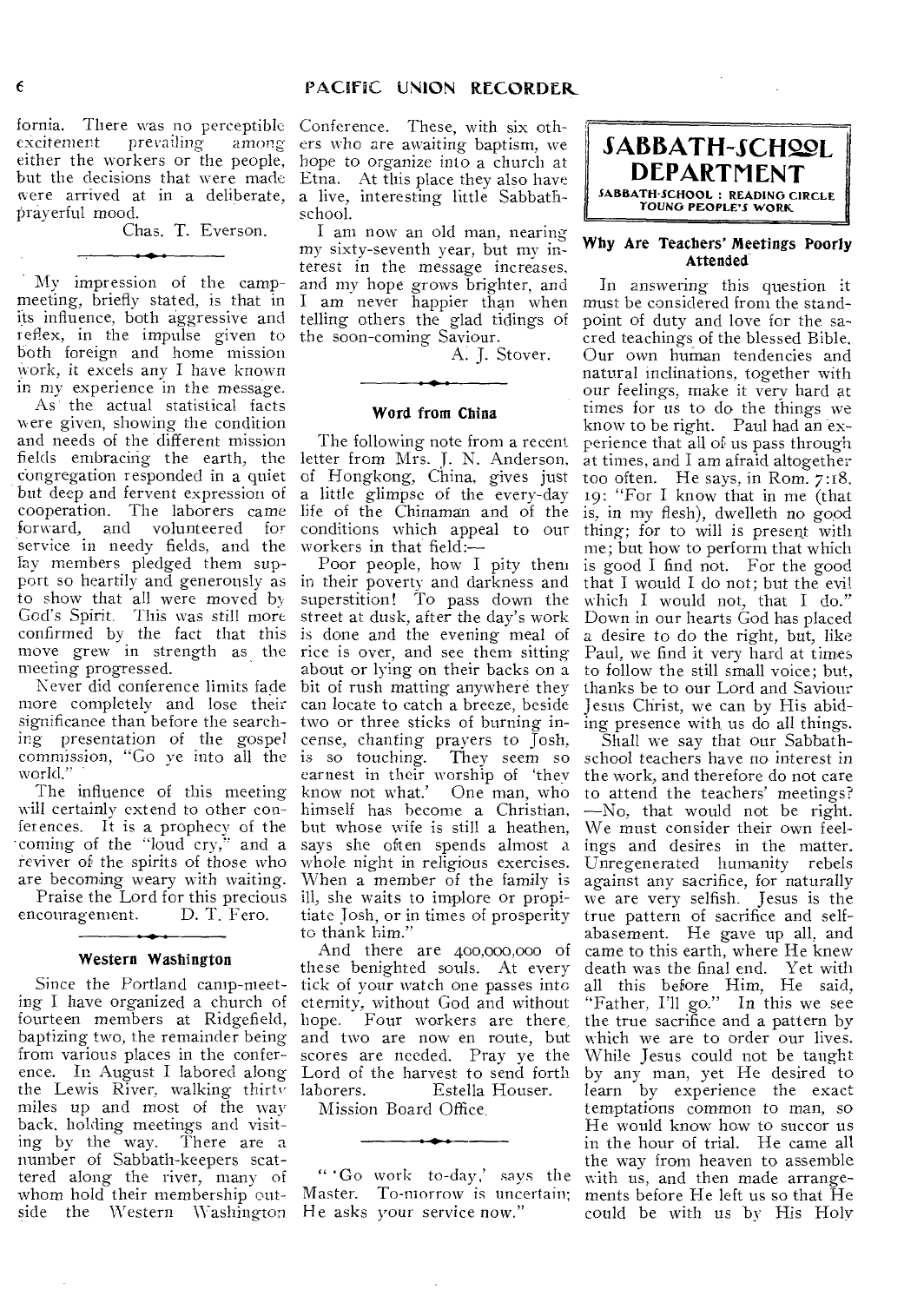Spirit until the end of the world. "Where two or three are gathered together in My name, there am I in the midst of them, and that to bless." And again, "Forget not the assembling of yourselves together, as the manner of some is, but so much the more as ye see the day approaching." That is, as the signs that mark the speedy return of our Saviour thicken around us, we are to assemble more often to study, to pray, and to encourage one another.

Sometimes we hear an expres- . sion similar to this: "I am not going to teachers' meeting, because no one will be there to take charge of the lesson that can bring<br>out the important points." But out the important points." has not Jesus promised to meet with us? And can you not see the disappointed look on His divine face as He sees your place vacant? If we really believed that Jesus, personally, would be at the teachers' meeting, nothing would keep us away. He says He will meet with us, and in Joshua 1:9 we read, "The Lord thy God is with thee whithersoever thou goest." Then it is possible for us to have the best. hypocrites. Teacher the world has ever known; and, if we let Him speak through us as He desires, there will be no dearth for good thoughts and important points. "Take heed, lest there be in any of you an evil heart of unbelief, in departing from the living God. But exhort one another daily, while it is called to-<br>day." Why?—"Lest any of you Why?—"Lest any of you be hardened through the deceitfulness of sin." Let us believe God, and work like Christians, and thus be workers together with God. Oh, the blessedness of having your mouth filled with the gospel of Jesus Christ! No one can tell you how this is done; you must experience it yourselves. He will speak through you, and make your teachers' meetings a glorious place, if you will only let Him.

The only reason we can give for being absent from teachers' meeting is found in our own unregenerated hearts. Satan often whispers to us, and says, "Now, you shall be a miracle. Every day you had better stay at home to-night, shall wonder at yourself, at the as you have worked hard to-day, richness of life which has come and are really tired." We listen to in you by the grace of God. him, and settle down in an easy-Phillips Brooks.

chair, and soon agree with him fully that we are not able to go. Then when meeting is about out, and we are too late to go, he comes around again, and tells us what hypocrites we are for not going, and finally persuades us that we are not good enough to teach in the Sabbath-school, and are not capable, and have no time, and a multitude of other things too numerous to mention. Another reason for not attending is because we do not want to be hypocrites. One says, "I don't feel like teaching, therefore I will not go to teachers' meeting, and pretend that I want to go when I do not." But stop a moment and think who whispers these things in your ear. Is it the One who says, "Be of good cheer, and forget not the assembling of yourselves together"? or is it Satan? When we listen to the deceiver, we then and there put ourselves on his side, and he is the father of liars, and the biggest hypocrite that ever lived. When we come under his direction, we necessarily partake of his attributes, and also become liars and

Let us be faithful in the small duties, as they are the ones that recommend us for greater and more exalted privileges. If we leave the little duties unfulfilled. God can not trust us with more important missions, as we would be sure to neglect our work, and bring reproach upon the cause. Faithfulness in everything should be our motto in these last days, for we are counted in heaven among those who "keep the commandments of God, and have the faith of Jesus."

T. S. Whitelock, M. D. 715 Tenth St., San Diego, Cal.

Oh, do not pray for easy lives! Pray to be stronger men. Do not pray for tasks equal to your powers; pray for powers equal to your tasks. Then the doing of your work shall be no miracle. But you

# Repentance and Reformation Essential to Healing. No. II

"It is good for me that I have been afflicted."

David well-nigh slipped when he saw the apparent good time sinners had, and how he ofttimes was afflicted, corrected, and buffeted. It was not till he went into the sanctuary, and in its forms and ceremonies caught a glimpse of the final end of all things, the time when every man shall have reckoned unto him the harvest for which he has sown,—it was not till then that David understood these things.

"Before I was afflicted I went astray; but now have I kept Thy Word." Ps. 119:67. The psalmist says that before he was afflicted he went astray, but "now have I kept Thy Word." Affliction was successful in correcting David, pointing out the error of his way, and leading him to yield willing obedience to the precepts of the Word of truth. He says further, in verse 71: "It is good for me that I have been afflicted; that I might learn Thy statutes." David saw the hand of God in all his afflictions; he discerned the divine purpose in all his suffering, and so was led to turn his feet from the way that antagonized God, and return to the path that was in harmony with his Maker. To David affliction was a teacher of the divine statutes. David has still more to say concerning his afflictions, in verse 75, which reads, "I know, 0 Lord, that Thy judgments are right, and that Thou in faith-<br>fulness hast afflicted me." Infulness hast afflicted me." stead of criticizing the judgments of God, and complaining of the consequences of his transgression, David pronounces all His judgments right, adding, "Thou in faithfulness bast afflicted me." David's affliction came, not as the result of God's anger or wrath, but the affliction itself was an evidence of divine faithfulness—God Himself at work, calling the sinner to repentance, ever seeking to heal the wounds his sin had made. What a revelation of divine love and forbearance! The very God whose law was transgressed, He it is- who is' the first to come to the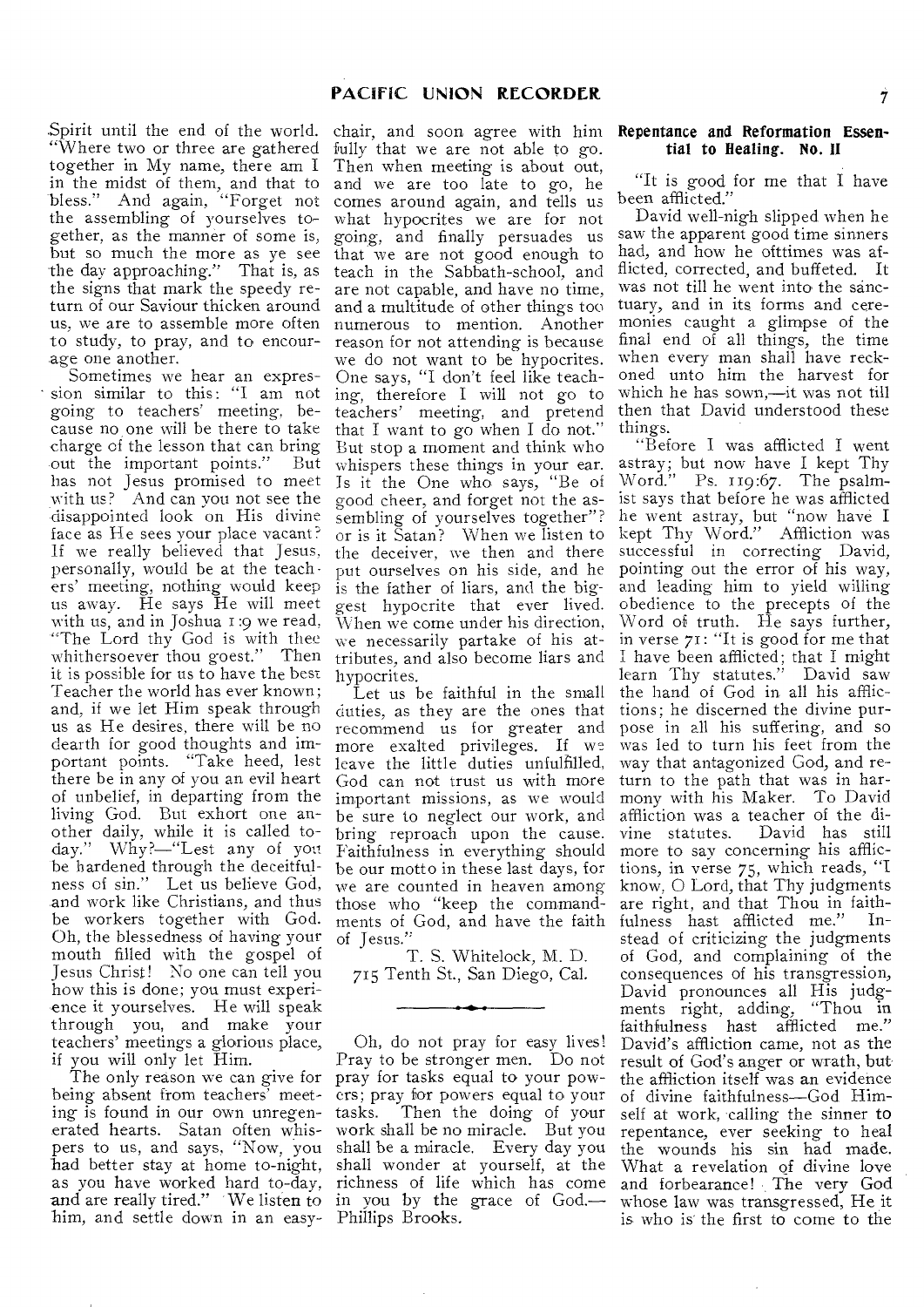rescue and save us from the direful consequences of our transgression. Those parts of human experience which we so often term affliction, did we more fully understand them, we would recognize as a supreme effort of a mighty God to save His erring creatures from selfdestruction.

Ordinarily, our Father of love never speaks to us in the language of disease, till we have refused to hear the gentle pleadings of the<br>still small voice. So to David still small voice. affliction proved to be a means of divine education; and, likewise, to us, if we would only rightly regard our sufferings, disease would ofttimes become a school of health, teaching us the sacredness of physical law, and the imperative necessity of properly caring for our physical health. Under conditions of obedience, the faithfulness of God gives health and strength, and when we transgress the laws of our being, it is the same faithfulness of God that lays upon us the hand of affliction, and speaks to us in the language of pain and disease, seeking thereby to show us the error of our way. David found that sorrow, distress, and affliction served to preserve his slipping feet, and caused him to call a halt in his going astray. The affliction proved to be the means of correction to David, and so he says it was good for him. Moreover, God used his sorrows as teachers of law and righteousness, for the good that David found in his trouble was that he "might learn His statutes." W. S. Sadler.

### **Bearing the Monotony in Life**

There is a fatal monotony in all our lives. We have to set ourselves morning after morning to tasks that look to be utterly insignificant and disproportionate to the power that we bring to bear upon them—like elephants picking up pins with their trunks—and yet we may make all our commonplace drudgery great and wondrous and fair and full of help and profit to our souls if over it all, our shops, our desks, our ledgers, our studies, our kitchens, and our nurseries, we write, "My meat is to do the

will of Him that sent me."—Alexander McLaren.



#### **The Summer School at Healdsburg**

The summer school for churchschool teachers closed Friday, September 5, and the examination began September 7, lasting to September 12. The teachers worked faithfully during the summer, and the results as shown by the examination are quite satisfactory. Some who felt quite discouraged near the beginning of the course, feeling that they were so "rusty" and far behind they could not carry the work laid out to be accomplished in the summer school, improved so rapidly and worked so earnestly that they stood well up in the front ranks of the class.

When the examination questions were prepared, it was thought by some in authority that they were too difficult, that the result would be disastrous to many of the applicants for certificates. But the instructors believed that it would be otherwise. Of course there were some anxious hours and days spent by the applicants while their papers were under consideration.

The standard was quite high, and the questions reasonably rigid, so that it might be a credit to pass.

The following is the schedule of studies and credits for the different grades of certificates, as announced in church-school circular number *2:—* 

#### PRIMARY GRADE

BRANCHES REQUIRED CREDITS I. Bible\_ too 2. Arithmetic—Oral, 25; Written, 75 zoo 3. Grammar—Oral, 25; Written, 75 Too 4. Geography—Oral, 25; Written, 75 roo 5. Spelling Too 6. Nature Study... roo 7. U. S. History and Constitution 75 8. Physiology 75 9. Methods of Teaching ...... ..... ...... ...... 75 10. Reading 50<br>
11. Drawing 50<br>
12. Elements Vocal Music 50<br>
12. Elements Vocal Music 50 13. Penmanship 25 Total uossible r 000 Required to pass 75 per cent, or 750

| GRAMMAR GRADE |  |
|---------------|--|
|---------------|--|

| ADDITIONAL BRANCHES                                       | CREDITS |
|-----------------------------------------------------------|---------|
| 14. Physical Geography  50<br>16. Elementary Physics   50 |         |
| Required to pass 85 per cent, or,1,062<br>.               |         |

#### INDUSTRIAL GRADE

ADDITIONAL BRANCHES

| 22. General History, Ancient, Medieval, |  |
|-----------------------------------------|--|
|                                         |  |
| 24. Elementary Astronomy   50           |  |
|                                         |  |
| Required to pass 90 per cent, or1,395   |  |

#### TIME SCHEDULE

Sunday forenoon Bible, Spelling Sunday afternoon. U. S. History, Reading Monday forenoon Arithmetic, Drawing Monday afternoon........Nature Study, Vocal Music Tuesday forenoon . Grammar, Physiology Tuesday afternoon.......Geography, Meth Teaching Wednesday forenoon.......Zoology, English History Wednesday afterno'n..Ele. Physics Physical Geog. Thursday forenoon Algebra, Botany Thursday afternoon Astronomy, Ele. Chemistry Friday forenoon ....... Geometry, General History Friday afternoon Advanced Physics Penmanship will be marked from papers.

One who falls below 6o in Bible, arithmetic, grammar, geography, or spelling, will be debarred from receiving a certificate, regardless of how high his grades may be in other branches.

Any applicant who shall make an average of 90 per cent on the primary branches may take the additional branches for a grammar grade at the next annual examination, provided he has been engaged in teaching or in attending the college in the meantime.

The examination will be conducted by the church-school superintendent, assisted by the other instructors of the summer school. Papers will not be returned to applicants; however, if any fail, such may see their papers if they desire.

When the papers had all been carefully marked, it was found that the following applicants were successful:—

For Primary Grade—Mrs. Ivie Cushman, Mrs. Minnie Miller, Miss Luella Reed, Mrs. Mina Mann, Miss Lela King, Miss M. L. Guerne, Mrs. L. E. Kenison, Miss A. H. Bingham, Miss Katie B. Hale, Mr. R. A. Morton, Miss Lulu Layman, Miss M. E. Ferguson, Miss Ethel Gauterau, Miss

N. B.—Cookir g was added to above studies, and graded' on a standard of 5o credits. This was allowed applicants extra.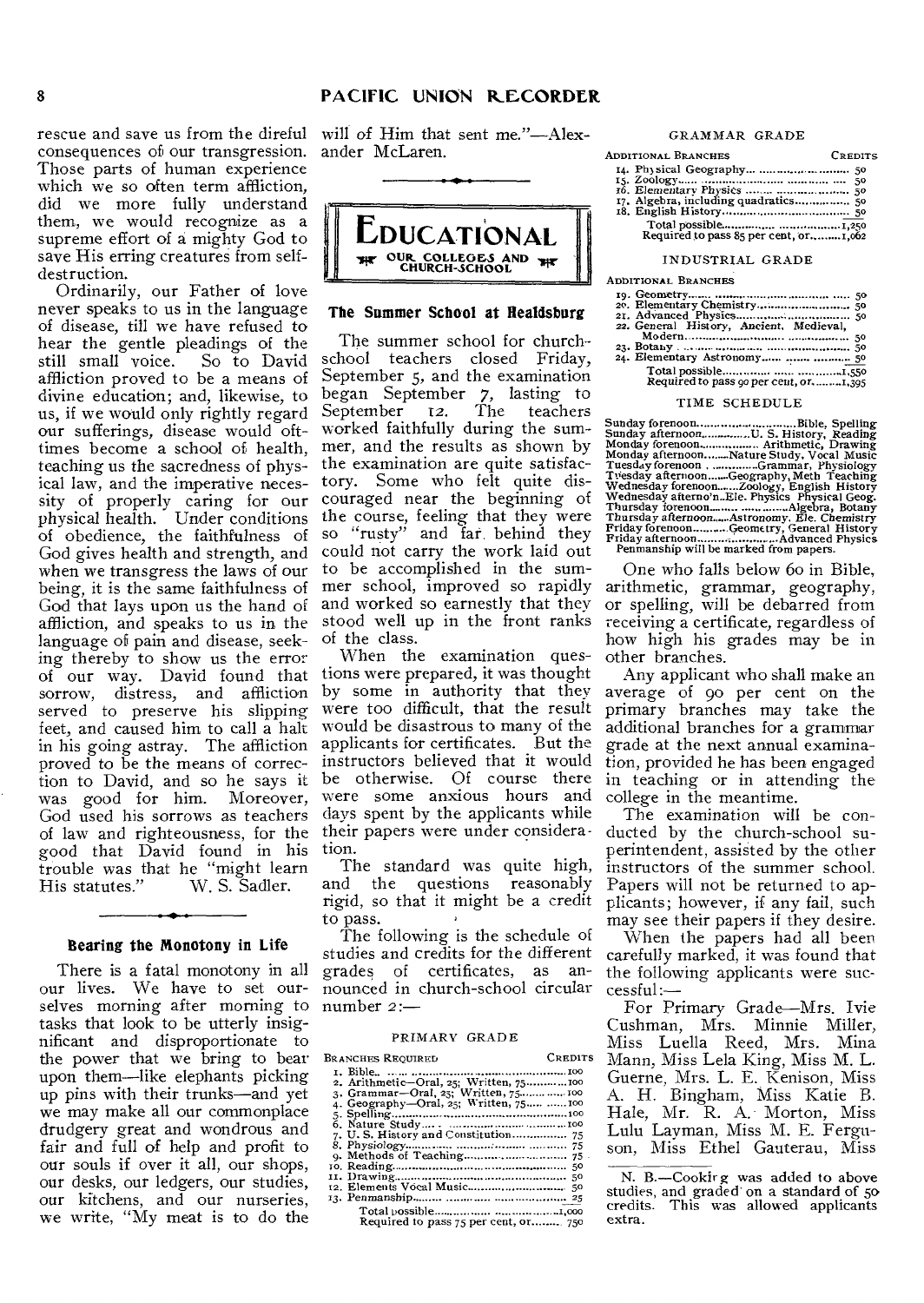Sadie Ross, Miss Maggie Jorgensen, Miss Ora E. Edwards, Miss Florence Peugh, Miss Mabel Howell, Miss Anna Elder, Mrs. L. Howe, B. L. Howe, Miss Daisy Morse, Miss Emma Detrick.

For Grammar Grade—Mrs. Marie B. Marchus, U. T. Cady, Milton Robison, Geo. E. Johnson.

There was but one applicant for industrial grade, but said applicant concluded to take only the grammar grade studies.

In addition to the above, permits to teach will be granted to the following persons :—

M. A. Leonard, Miss Nettie Startzer, Miss Marguerite Simmons, Mrs. Pauline Castle.

These permits answer the purpose of a certificate until the next regular examination, and are issued to those who were not able to attend the examination or who did not meet all the requirements of credits as required in the above schedule.

Most of the teachers have been assigned schools, and quite a large number are already at work. They go out to their work with good courage, and with enthusiasm for the cause of Christian education and for the prosperity of the church-schools. May the Great Teacher be their Pattern, and add His blessing to their work.

J. S. Osborne, Supt. Church-schools.

#### Prayer-Meeting **Hints**

1. First, last, and all the time, be enthusiastic.

2. Be at every meeting on time and take a front seat.

3. In appointing the leaders, do not confine all the work to the half dozen or so who can do it best. Keep up the interest by giving all a chance to lead, the older and the younger, the boys and the girls.<br>4. Emphasize the devotional

4. Emphasize the element. The prayer-meeting is called the thermometer of the church, and the prayers are the thermometer of the prayer-meeting.

5. Be ready to speak the first people here and in America. one. The same things said at the Folks.



# Donations to San Francisco **Dispensary**

Previously reported, \$1,015.82; Geo. M. Hare, \$5.00; P. Scazaghini, \$5.00; F. A. Smith, \$1.00; J. C. Jensen, \$1.00; Mrs. M. C. Wilcox, \$5.00; Mrs. D. McCord, \$1.00; a friend, 25 cents; friends, 45 cents; Mrs. M. A. Gilmer, 25 cents; F. 0. Oakes, 5o cents; P. J. Wolfsen, \$35; Mrs. D. A. Bacon, \$1.00; Mrs. J. F. Gaster, \$1.00; D. T. Fero, \$5.00; J. J. Hill, \$1.00; H. L. McCubbin, \$5.00; Mrs. Lucy Bush, \$5.00; Mr. Snow, \$1.00; Fresno meeting, miscellaneous, \$34.40; Cora Walker, 5o cents; John Thompson, 5o cents; S. M. Critchlow, \$5.00; Minnie Mossall, \$2.00; total, \$1,131.67.

E. E. Parlin, Treasurer.

# The Sidney Sanitarium

At the Portland conference in March considerable interest was awakened in the new sanitarium that was being built in Australia. Many interesting items concerning this work will be found in the following letter that was sent to the Sabbath-schools in Australia:— "Wahroonga, N. S. W.,

"August, 1902.

-Dear Sabbath-school Workers: How I would like to meet you all in your Sabbath gatherings, and tell you how wonderfully the Lord has wrought for us in the erection of the sanitarium at Wahroonga.

"Again and again we have come to the place where the way seemed closed, and as if the work would have to cease, but He has caused means to be sent us from unexpected sources. While the work to the earnest prayers of God's contibuted by those who did en-

"It is no small undertaking to pecially so at a time like this, when soon be ready for finishing. After

many other interests are calling for means; but it was the Lord who commanded us to "arise and build," and it is He who supplies the means. We are only channels through whom He is seeking to pass some of the money along to the place where it is most needed, and to make us sharers with Him in the joys that will swell the glad song of redemption when those who have been rescued by these instrumentalities shall be welcomed to the Father's house. Earth's possessions or bank stock will not weigh a farthing in that supremely happy hour, but the little we may have invested in the cause of Christ, even at the cost of sacrifice and self-denial to ourselves, will be more precious than gold that perisheth. The only rewhile here, that others might be gret at that blessed moment will be that we did not sacrifice more there to share in the glory.

"The Lord has told us that a great and mighty work is to be accomplished through the medical missionary work. Our sanitariums are to demonstrate these grand principles to the people, and to educate workers to go forth into the communities and homes of the people everywhere, and disseminate the truths that are to decide the eternal destiny of every soul. How important it is, then, that we should hasten the completion of this institution, and equip it as completely as possible for its important work!

beginning of meeting will do more erect and equip a sanitarium, by stories high. It is now enclosed, good than at the end.—Our Young the gifts of the people, and es-and is being plastered. It will has gone slowly, as we decided to to nearly as much as we hoped it go no faster than the means came would. Evidently, all did not in to meet the bills, yet it has never unite in the plan, but we feel very stopped. This, we believe, is due thankful for the liberal amount "The main building, which is a plain two-and-a-half-story wooden structure, forty by one hundred and fifty feet, is well along toward completion. The carpenters are now putting on the inside finish and hanging the doors. We shall not be able to finish all, however, unless more money comes in than we now know of. The second tithe did not amount ter into it. The treatment-room building is also two and a half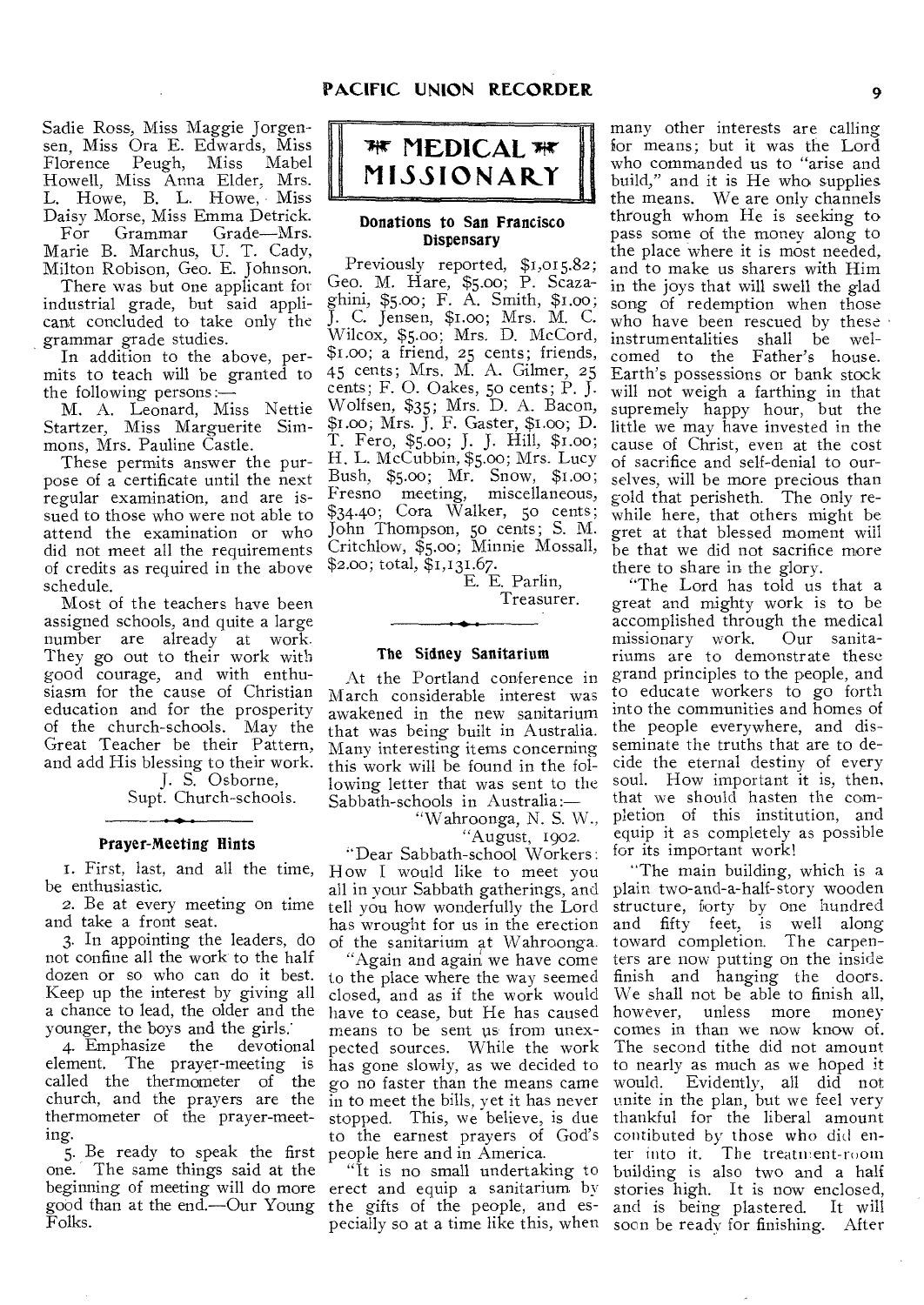the carpenters are through, there Sabbath-schools at the ingatheris still much to be done to fit it up ing service,  $\epsilon_{59}$  13s. IId.; total throughout the state, as he has for treatments. God has given us contributions,  $\tilde{t}_5$ ,458 Is. 9d. wonderful healing principles, and to demonstrate these to the people we must have well-equipped treat-<br>ment rooms. The Sabbath-Sabbathschools are helping to bring about world; but all the world sees of this most desirable result by donatpurpose.

"We feel sure the Lord is stirring up every one to help make the furnishing of the treatment rooms as complete as possible. One small Sabbath-school, of fewer than twenty adult members, tells us that they will endeavor to raise ten pounds, or about ten shillings each. If all would do this, we would soon see the rooms fitted up. Unless a special effort is made, we greatly fear that the offerings will not more than fit up one of them. Our brethren in America donated the means to build the treatment rooms, and this came at a time when we thought we would he compelled to open the sanitarium with temporary treatment rooms. Would it not be pleasing to God, and a blessing to ourselves, to make a general rally and fully equip the treatment rooms with this quarter's offerings? Five hundred pounds would be a meager sum for this purpose, and this would mean less than ten shillings for each member or about eightpence a Sabbath. This would be more, perhaps, than some could well afford to give, but others could give more. May the Lord help us each to do our part.

"The contributions to the sanitarium thus far are as follows:—

"Pledges to the building fund from the different colonies, from the different colonies,<br> $\text{\emph{t}}_{1,989}$  los. 2d.; donations to the building fund from America,  $12,043$  16s. 4d.; donated labor, 13o6 *5s.* 6d.; sanitarium royalty on ritt have been secured for this medical books,  $f/29$  7s. id.

### SECOND TITHE

"New South Wales,  $\pounds 396$  9s. 9d.; Victoria, £145 14s. 4d.; Tasmania.  $£133$  18s. 8d.; New Zealand,  $£135$  $15s$ .; South Australia,  $£88$   $1d$ .; Queensland,  $f_{51}$  6s. 1d.; Union the regions beyond this year. His Conference, £19 16s. 9d.; individ- future field of labor will be Geruals,  $\pounds 8$  8s. Id.; received from the many.

"J. A. Burden."

ing this quarter's offerings for that life of His followers. . . . So Only Christ can influence the Christ is what it sees of Him in the that a Christian's usefulness depends solely upon his relationship to Christ and the accuracy with which he reflects the divine likeness.—A. J. Gordon.



HEALTH BOOKS

Hrs. Ord. Value. A. D. Guthrie ......... ... 72 16 \$81 75 HOME HANDBOOK AND COMING KING W. R. Hanson ..............33 15 38 50

## New State Agents

At the Los Angeles campmeeting the canvassing work was given a share of attention, and Brother J. H. Parritt, formerly state agent of Virginia, was appointed state agent for Southern California. Brother C. A. Pedicord, the conference secretary, has endeavored, with his many other duties, to look after the canvassing interests the past year. But it was thought best to relieve him of this double burden, as the importance of the canvassing work demands the entire time and attention of one man. We are glad to know that the services of Brother Parwork.

At the Fresno, Cal., campmeeting, Brother A. S. Kellogg was appointed state agent for Northern California. Brother Albrecht, the former state agent, is among those who expect to go to

Brother Kellogg is well known been engaged in the ministry here for a number of years. Let all who wish to take up canvassing work correspond with him at once, and he will give all the help possible. His address is Healdsburg, Cal. S. C. Osborne. S. C. Osborne.

#### The Forward Movement

At our annual camp-meeting and conference, held in Fresno, September 30 to October 12, there was what might rightly be called "a forward movement."

Many gave themselves for the first time to the Lord, to be used anywhere that He should call them in His great vineyard. It was a wonderful sight to see so many come forward and take their stand to carry the gospel of the kingdom into the regions beyond, and thus to fulfil the command of our Saviour, "Go ye into all the world, and preach the gospel to every creature."

A number of those who were in the employ of the California Conference gave themselves to go into foreign fields, to carry the message. This was certainly a step in the right direction, and it begins to appear that there are some who believe the message of the Lord's soon return, and are ready to show their faith by their works. It will not be possible for all to go into a foreign field, there to devote their time in carrying this message to a needy people; but because this is so, it does not follow that we are not to have a part in the work. Let each of us who are left at home begin to look around us to see what we can do in the needy field where we are. "Say not ye, There are yet four months, and then cometh harvest? behold, I say unto you, Lift up your eyes, and look on the fields; for they are white already to harvest." In these words you are called upon to take in the situation from just where you are. And is it not true that the field where you are is " white already to harvest"? The Saviour did not simply leave us to ponder over the fields and their needs, but He said, "He that reap-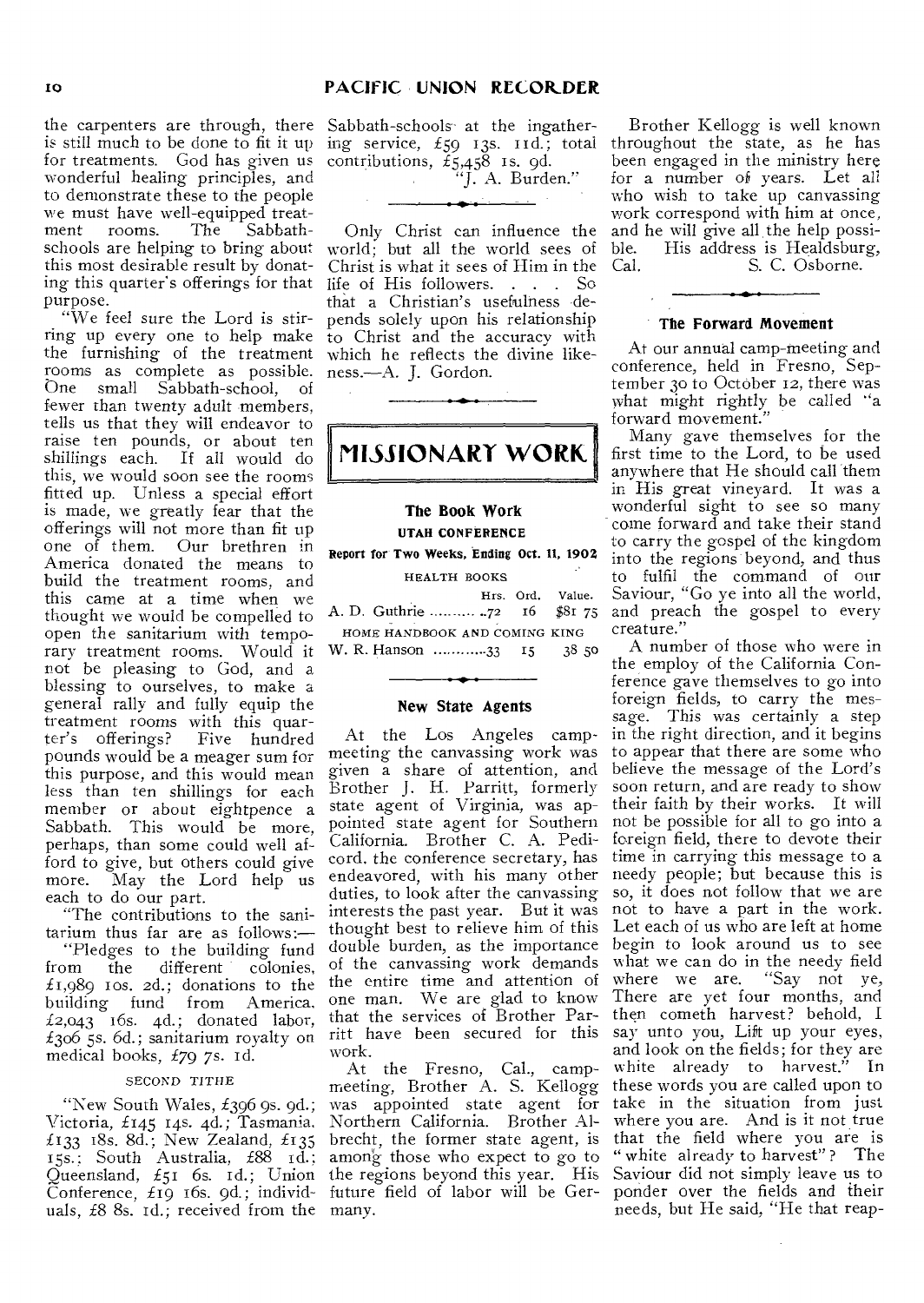fruit unto life eternal; that both he, interpreting this as an evidence that soweth and he that reapeth that the Lord would not have may rejoice together." From them engage in labor, they should this last statement we are all as-take it in altogether a different k and reapers that need to expect a sured that it is only the sowers light, and see in the difficulties a time of rejoicing. Might it not be watching to block the way. And well for us, in the light of this fact, to inquire of ourselves, "Where do we stand?"

Brother, sister, how is it with you? Are you sure you are doing all you can to forward the work in the needy field next to your door? If not, why not? In r Cor. 3:9 we read: "We are laborers together with God." What a grand privilege it is to be a laborer with God! and who of us fully senses this privilege? On page 444, in volume 6 of "Testimonies for the Church," we read these words, "Those whom God employs as His instruments may be regarded by some as inefficient; but if they can pray, if in simplicity they can talk the truth because they love it, they may reach the people through the Holy Spirit's power." Again it is said He will make the weak strong, because they trust in God to do for them those things which they can not do for themselves. When brought face to face with a work to do for God, how often we fail because we do not trust in God to do for us what we know we can not do for ourselves.

told us that "where there is one in the field engaged in canvassing for of the work can enter into it our books there ought to be one heartily. hundred." This being true, we naturally inquire, Where are the ninety and nine that have lost their bearings at this particular point? This is certainly a serious question, and one that many will do well to stop and consider. Is it not possible that many are making a fatal to do anything that the Lord gives mistake right at this point?

What power is it that is hindering the work of the gospel canvasser? Surely it is not the will of this generation." the Lord that this branch of His work should be neglected. On page 377 of "Gospel Workers" is found the following: "The enemy will seek in every way possible to obstruct the course of those who take hold of any branch of the work of God, that they may not

-eth receiveth wages, and gathereth have success. But instead of their vigilant foe, because the enemy is especially will this be the case with young men and women who would give themselves to the work of God. Satan will use every means to divert them from it. He attacks those who are doing errands for God, that they may be defeated." It would seem that in the light of these facts, it would be an easy matter to detect what the matter is, and to locate the difficulty.

Many have gone out into the canvassing "Canaan," and returned, bringing an evil report of the land, and telling of the terrible giants to be found in the way. Shall we not now see a change in this work, and can we not have some Calebs and Joshuas that will go forth and return, bringing the report that we are fully able to go up and possess the land?

Over and over again it has been vassing. Those who have had an In the forward movement that took place on our camp-ground, it was evident that the Lord was at work, and all seemed to feel that the time had come for an advance step. Brother Daniells stated to those who had given themselves to enter the distant fields that their first work would probably be canexperience at home in this branch

> To all our dear brethren and sisters in this Northern California Conference, we appeal to you in this hour of need in the publishing work. Who will now present himself on his knees before God, and pledge himself to go anywhere and him to do, and thus fall into line with the forward movement, that means the "gospel to the world in

# A. S. Kellogg.

" We must not only pray God to save particular persons, but we ourselves must use means to reach those same persons, and then pray God to bless the means."

# The California Tract Society,

Located at 301 San Pablo Avenue, Oakland, Cal., has a quantity of 12 page leaflets, envelope size, which will be of great value to all who are selling "Christ's Object Lessons" in California and Nevada. These leaflets contain choice commendations of this book by the following well-known pastors of twelve different denominations in this state:—

Benjamin Fay Mills, pastor First Unitarian Church, Oakland, Cal.; N. A. Haskell, pastor First Unitarian Church, San Jose, Cal.; J. T. McKitrick, pastor United Presbyterian Church, San Jose, Cal.: John Hemphill, D. D., pastor Calvary Presbyterian Church, San Francisco, Cal.; F. S. Brush, pastor First Presbyterian Church, Alameda, Cal.; Ernest E. Baker, D. I)., pastor First Presbyterian Church, Oakland, Cal.; Theo. F. Burnham, pastor First Presbyterian Church, Vallejo, Cal.; Francis Palmer, pastor First Presbyterian Church, San Jose, Cal.; H. C. Meredith, pastor Methodist Episcopal Church South, San Jose, Cal.; E. R. Dennett, pastor First Methodist Episcopal Church, Alameda, Cal.; Thos. A. Atkinson,<br>pastor Methodist Episcopal Methodist Episcopal Church, Vallejo, Cal.; John Stephens, pastor Simpson Memorial Methodist Episcopal Church, San Francisco, Cal.; E. D. McReady, pastor Methodist Church, Santa Cruz, Cal.; James H. N. Williams, A. NI., pastor Centenary Methodist Episcopal Church, Napa, Cal., secretary California Methodist Episcopal Conference; E. B. Randle, D. D., pastor First Methodist Episcopal Church, San Jose, Cal.; Elbert R. Dille, D. D., pastor First Methodist Episcopal Church, Oakland, Cal.; Rev. 0. E. Jones, B. D., pastor First African Methodist Episcopal Church, Oakland, Cal.; Geo. E. Jackson, pastor African Methodist Episcopal Zion Church. San Jose, Cal.; Wm. Kelley, pastor First Lutheran Church, Oakland, Cal.; A. Bredinbek, pastor Grace English Lutheran Church, San Jose, Cal.; T. J. Lacey, rector Christ Church, Alameda, Cal.; Herbert Parrish,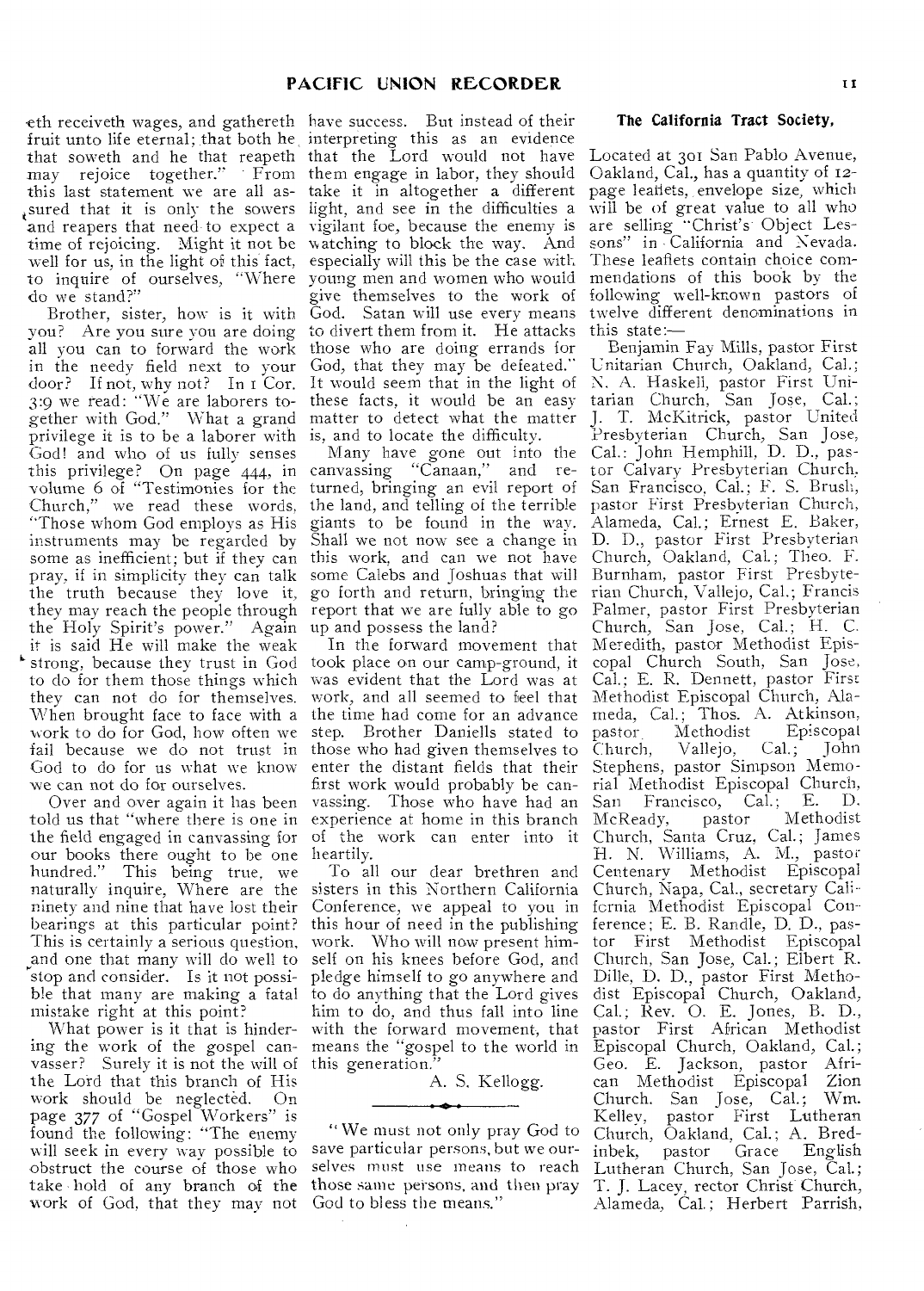rector Church of the Advent, San Francisco, Cal.; Louis C. Sanford, rector St. John's Rectory, San Francisco, Cal.; Chas. H. Mockridge, rector Trinity Rectory, San Jose, Cal.; H. Melville Tenney, pastor First Congregational Church, San Jose, Cal.; William Rader, D. D., pastor Third Congregational Church, San Francisco, Cal.; J. K. McLean, D. D., president Pacific Theological Seminary, Berkeley, Cal.; F. J. Fluno, pastor First Scientist Church, Oakland, Cal.; Frank A. Powell, pastor First Christian Church, Oakland, Cal.; B. F. Bonnell, pastor Christian Church, Napa, Cal.; Father McGuire, parish priest of St. Patrick's Church, San Jose, Cal., could not give a written rec-Ommendation, as it is against the rules of his church, but purchased a copy, after a week's examination; Thomas Baldwin, D. D., pastor First Baptist Church, Alameda, Cal.; N. L. Freeman, pastor Baptist Church, Vallejo, Cal.; G. N. Annes, pastor Baptist Church, Napa, Cal.; Thos. S. Young, pastor Baptist Church, San Jose, Cal.; H. J. Vosburg, D. D., pastor First Baptist Church, Oakland, Cal.; W. H. Warner, pastor Advent Christian Church, Napa, Cal.

We have just sent out a supply of these leaflets to each church librarian in California and Nevada, for them to distribute among those church-members who are actively engaged in the work of selling "Christ's Object Lessons." If your librarian fails to furnish you with one of these leaflets, drop us a postal card, and we will mail the same to your address, free of charge.

Having put our shoulders to the wheel, let us not cease pushing until the "Christ's Object Les-<br>sons" campaign is gloriously campaign is gloriously completed. Our state tract societies throughout the land are at present obliged to devote much clerical labor, time, and energy to this effort with "Object Lessons" which should be devoted to the tract and missionary and book work. So the sooner the whole denomination arises and *sweeps*  the school debts out of the way, the sooner can the regular work of the third angel's message proceed.

We have been told by the spirit of prophecy that in this campaign God is "testing His people and His institutions, to see if they will work together, and be of one mind in self-denial and self-sacrifice,' and, again, that "nothing could be more deserving than this enterprise at this time," and, again: "Let none now make the Lord ashamed of them because of their unbelief." Finally, in selling this book let us think not so much about the school debts to be paid as about the good that this excellent book will do; for "through the work for the relief of our schools a fourfold blessing will be realized,— a blessing to the schools, to the world, to the church, and to the workers.' For one I feel encouraged over the prospect before us, both during and after this campaign; for I expect to see recruited from the ranks of those now in this work an army of faithful canvassers. Let the good work go on to completion.

Augustin J. Bourdeau, Sec. and Treas. Cal. Tract Soc.

# Missionary Convention

Forenoon Session.

Song Prayer........ Elder S. W. Nellis Song

"Connections"........ $H$ . H. Hall "Our Social Powers"

Elder F. M. Burg "How a Mother May Do Missionary Work"...Mrs. Etta Adams  $Solo.$ .............H. H. Winslow Benediction

Afternoon Session-2:3o to 3:30. Song

Prayer........ Elder F. M. Burg Song by the Children

"The Children's Part"

Dr. Albert Carey "One Great Purpose of Church-Schools ....Elder E. L. Stewart "Relation of the Individual, the Local, and the State Missionary

Society" G W. Pettit Intermission- $-3:45$  to  $4:45$ Song

Prayer...... Elder T. H. Starbuck Song

"Some Opportunities for Young People"... Miss Edith Starbuck "Missionary Correspondence"

"Interesting Missionary Meetings" General Discussion **Ouartet** 

The above is a program of one of the most interesting occasions of the year, being the first mis• -, sionary convention ever held in our conference; and we sincerely trust this good work may move on, and, as a result, the former-day

missionary spirit may be brought

in among us. The different subjects were presented in a practical and stirring way, and the congregation, which was made up from several churches in the vicinity of Portland, took an active interest in the discussion<br>that followed. The Lord came The Lord came near to many hearts; and I have heard a number say that they are looking at the work in a new light. G. W. Pettit.

Some Opportunities for *Young*  People

(Paper read at Missionary Convention, by Edith Starbuck .1

How can the young people do acceptable missionary work? This is a question which confronts each and every one of us. It is a problem which should receive far more of our time and prayerful consideration, for it is capable of as many solutions as there are diverse characters among the great army of young men and young women who have enlisted in the service of the Lord of hosts. Some of our number are earnestly seeking for the answer, and to such the way is opening to ever*increasing* usefulness.

H. H. Johnson render strict obedience to those to We shall not all be able to do the same work, but I believe we shall all be tested upon one certain point. This thought has been impressed strongly upon my mind of late, and it has furnished a wide field for thought to picture the results, not only to our own young people, but to those all about us, if only we might stand the test in this respect. I refer to the honor and obedience we should render to our parents. This is a lesson we all must learn before we can do acceptable work for the Master. What an influence for good we might exert if we would all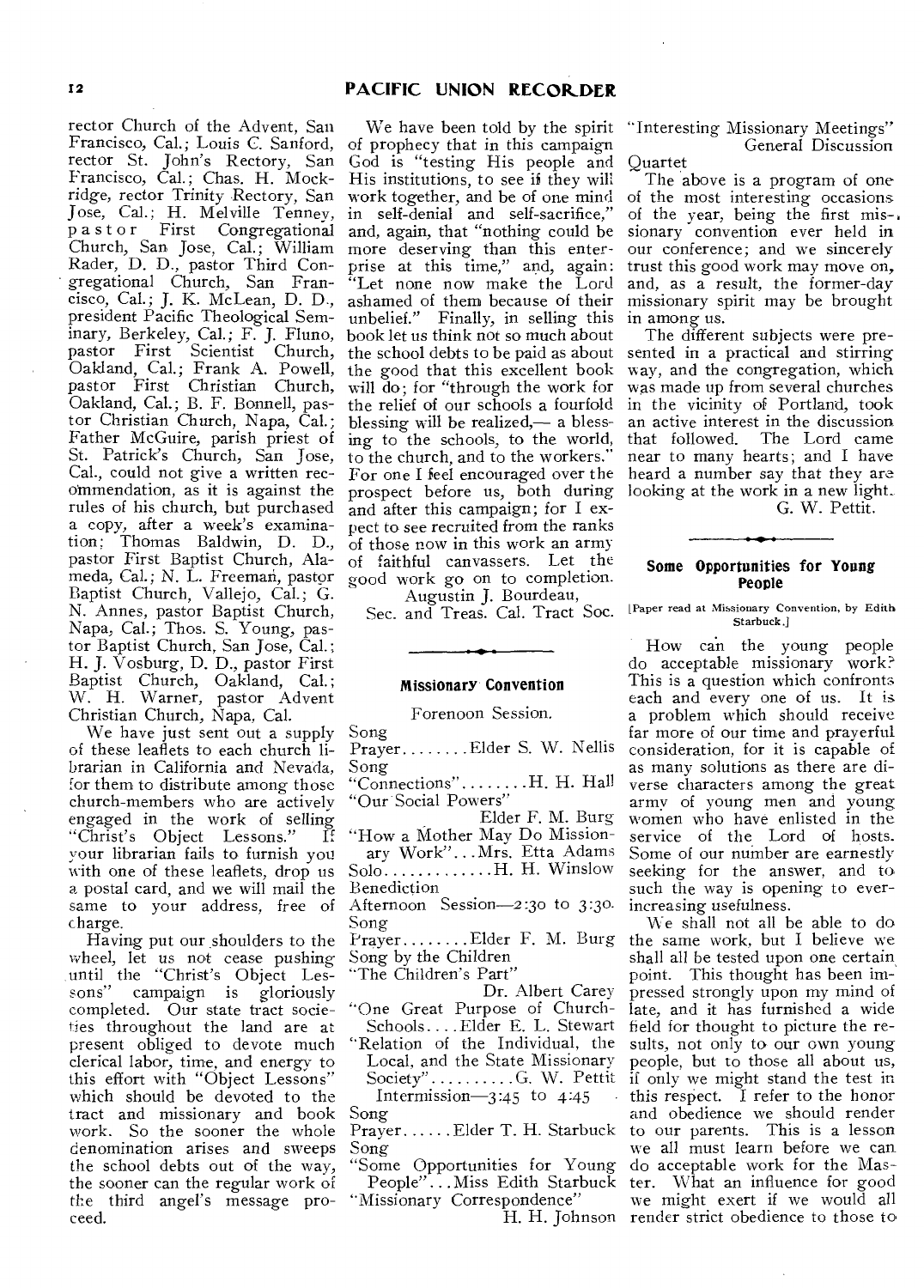direct our ways! If at this time, are some of the things which our when true honor and respect of hands shall find to do. when true honor and respect of hands shall find to do.<br>parents are so scarce as to be a Before the Master shall come, parents are so scarce as to be a subject for remarks, we should all subject for remarks, we should all many of our number will have manifest perfect obedience and gone forth bearing the light to the deference to their mature judg-<br>ment, what a testimony we might ment, what a testimony we might be recognized that the young, be-<br>bear to others of Him whose daily cause of their greater strength and life on earth was a divine endurance, can more easily adapt mother"!  $\qquad \qquad$  foreign fields, and can more read-

position which I take, but we shall guages.<br>see how it is related to the various Any and every line of missionary see how it is related to the various lines of work we might take up. work is open to the young people. We can all readily see that we can Only let us, by faithfulness and We can all readily see that we can Only let us, by faithfulness and<br>render no acceptable service with- obedience, prove ourselves worthy out obedience to God's requirements, but how much easier it will from the hands of those who have be for us to keep our heavenly proven themselves faithful, even<br>Father's commandments if we unto death. Be assured that there Father's commandments if we unto death. Be assured that there have first learned to obey our is a work for each one of us to do. have first learned to obey our

of the first opportunities for serv-selves to the Lord of the hard of the hard of the hard of the local metal of the  $\frac{1}{100}$  of the hard of the section of the hard of the section of the hard of the hard of the section ice. I quote from the little volume on Sabbath-school work: "The Lord calls for young men and women to gird themselves for lifelong, earnest labor in the Sabbath-school work." Yet how can we be successful teachers, requiring obedience from our pupils, if we have not first learned the lesson ourselves? There is a vast field which we might enter in the work of branch Sabbath-schools and in connection with the home department, with which we are all doubtless acquainted. This work is very closely related, and will lead us to take up another line,—that of visiting and caring for the sick and needy, and ministering to their necessity.

The call has been made for the young people to maintain a selfdenial fund, to be applied for missionary purposes. But here again we shall find ourselves incapable of bringing an acceptable gift, unless we have learned to control our desire to supply ourselves with all that our pride or our appetites might demand. Thus only can we bring, in a true sense, a selfdenial offering.

The work with our various publications is open to the young. The canvassing work,—selling, lending, or otherwise distributing enth-day Baptist woman. Her book. He gave me a blessing

whom God has given the right to our books and periodicals,—these husband had attended our Sab-

gone forth bearing the light to the regions beyond. It is coming to Him whose daily cause of their greater strength and<br>was a divine endurance, can more easily adapt commentary on the command, themselves to the varying condi-<br>"Honor thy father and thy tions of climate in the different tions of climate in the different This may seem rather a strange ily acquire new and difficult lan-<br>sition which I take, but we shall guages.

obedience, prove ourselves worthy<br>to take up the burdens as they fall earthly parents! and that it will be revealed to<br>The Sabbath-school offers one us when we have so related ourus when we have so related our-<br>selves to the Lord of the harvest

## **Good** Tidings

Some weeks ago, in western Lane County, Oregon, three of our canvassing brethren had experiences worth handing on to ethers.

One writes: "I gave a reading to a man and his wife in a garden. The man said it was new to him, but he took 'Prophecies of Jesus.'

"We also gave a reading to a<br>Baptist woman, who was too poor Baptist woman, who was too poor entire family are rejoicing in the to buy, but she said she wanted knowledge of Jesus' soon coming, to buy, but she said she wanted knowledge of Jesus' soon coming, to know more of the truth, and and also believe in the true Sabknew where she could borrow<br>'Great Controversy.' I believe 'Great Controversy.' I believe "For ye shall not go out with seed was sown there that will de- haste, nor go by flight; for the

velop into good ripe grain. Lord will go befo<br>
"After we left her, we traveled promises are sure.<br>
over mountains on a trail, and saw One sister write some very rough country. We spised to canvass, and yet I wanted traveled from noon till 10:30 to do my part in selling the books traveled from noon till 10:30 to do my part in selling the book. M. next day without seeing any ('Christ's Object Lessons'). A. M. next day without seeing any ('Christ's Object Lessons'). I one. We slept out that night, and have always thought that I could one. We slept out that night, and have always thought that I could it rained on us. The following not canvass, and shrank from it. day we waded the Sinclair River eight times, and went twenty-four hours without anything to eat. enjoyed it.

bath-school, and said he was almost a Seventh-day Adventist. We gave another reading where we stayed overnight, and in the morning the man told his wife not to make him any coffee. He also told us that he and his wife had talked the matter over, and decided that it would be a good thing if they and -their neighbor could come into the truth and keep the Sabbath with us.

"The neighborhood has a small schoolhouse, and there was a general invitation for one of our ministers to come out and teach them the way. I know of at least six whom I believe could be brought into the truth."

One of these brethren, in about two weeks, in spite of hardships and difficulties, sold over \$90 worth of books.

There is no doubt in my mind but that the world is ready, that God is ready, and when we are ready, the message will go.

A brother says: "While inquiring at a house for a certain man, without effort on my part, our conversation turned to the Scriptures, and soon I could plainly see that heavenly visitors were with us, and I could scarcely keep back the tears as I saw how eager the woman was to know the truth. I took an order for 'Ladies' Guide;' and this woman came in ten miles to borrow<br>'Great Controversy.' Now the 'Great Controversy.' and also believe in the true Sab-<br>bath."

seed was sown there that will de- haste, nor go by flight; for the velop into good ripe grain. • Lord will go before you." God's

One sister writes: "I utterly de-<br>spised to canvass, and yet I wanted it rained on us. The following not canvass, and shrank from it.<br>day we waded the Sinclair River It was a great trial to me to start out, but when I did get started I enjoyed it.

The night following was Sabbath, "Every house I came to I feared The night following was Sabbath, "Every house I came to I feared<br>so we found a place to rest till to enter, but when I entered I<br>could feel the presence of the could feel the presence of the "We gave a reading to a Sev- Lord as I turned the pages of the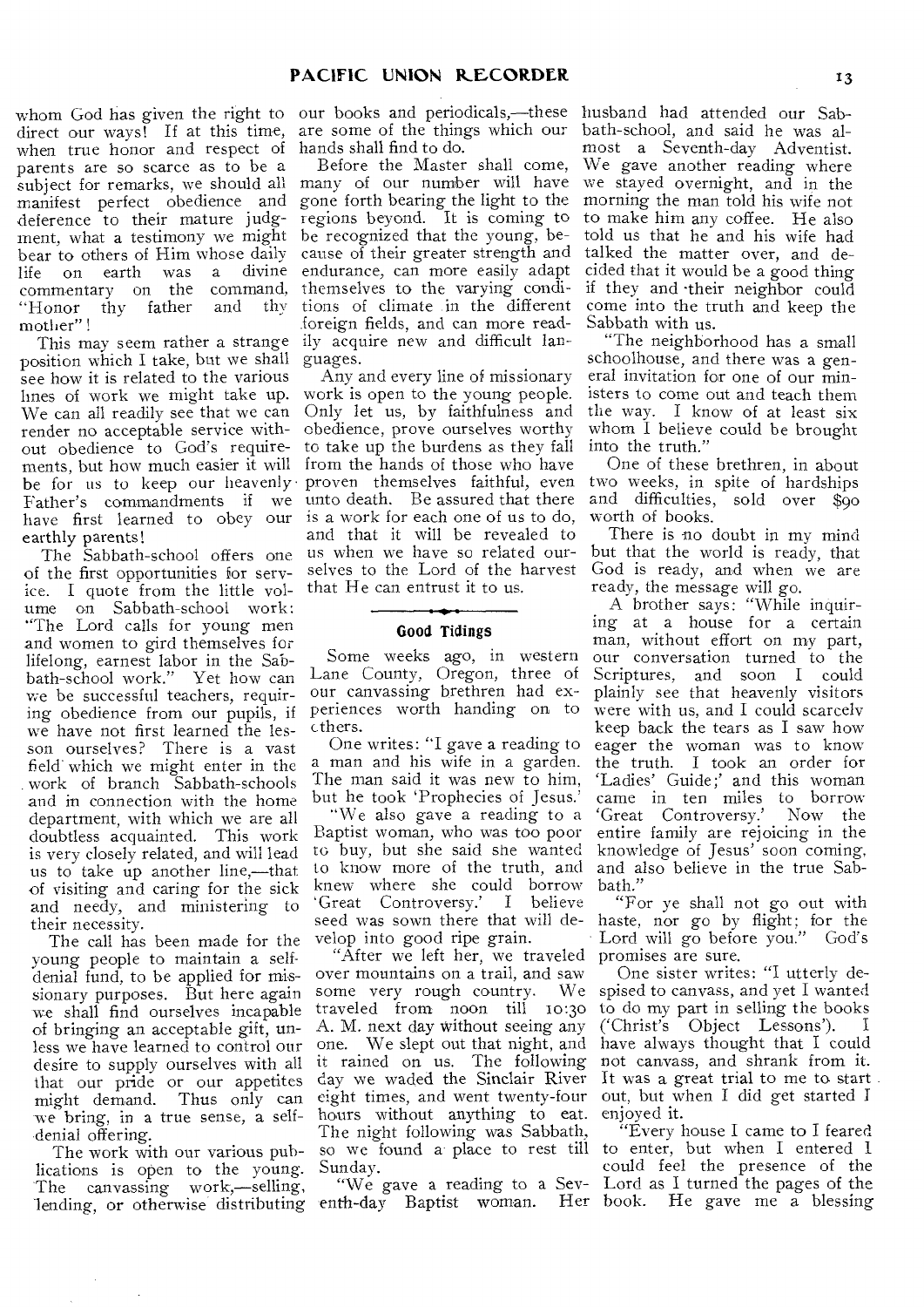whether I sold a book or not. I in every way when a more liberal, canvassed but two afternoons, one self-denying, self-sacrificing spirit up where I taught school this is manifested for the prosperity of summer, and one at Bandon. I foreign missions. He says further was at Bandon only two days, but that we have not discerned that in I enjoyed the afternoon I spent there canvassing more than the whole day that I spent on the beach. Altogether I sold ten hasten the coming of our Lord is books. I know the Lord blesses in this work, and only those who obey can understand the blessedness of it."

I might quote from other letters, but will simply say, "How beautiful upon the mountains are the feet of him that bringeth good tidings!" H. H. Johnson.

# Responding to Appeals from Our **Missionaries**

The elder of a large church in one of the central states writes that as they read the urgent appeals from the missionaries to the mission board, begging that new laborers be sent to the needy fields, they feel burdened to do something that will show that they have a practical interest in the giving of the message in the dark continents beyond.

They have decided that the best way to really help would be to adopt the plan of giving regularly to the funds for this work; so that a strong effort has been made to encourage every member of the church to give something for missions each week. Since this has been undertaken, their weekly offerings have increased many fold. The very first Sabbath that the envelopes were collected the offering was many times more than it had ever been before on Sabbath; and since that time it has<br>steadily increased. They expect steadily increased. to carry this out faithfully until every member will have some part in this great work.

There are many other churches that have had such experiences in adopting the use of the envelopes.<br>Let us hear from these. We Let us hear from these. would urge those who have not yet begun to use the envelopes to give them a trial. The Lord has told us through the spirit of prophecy that the home missionary work will be farther advanced these words written on it: 'Please from your state tract society.

helping to advance the work in foreign fields we would be helping the work at home. So the way to to take hold heartily of the work warden and one to the chaplain. in the regions beyond. One way I would ask both of them to subto share in this 'glorious work is scribe, but would like to have them. to provide liberally for its rapid extension to all parts of the world. foreign fields we would be helping Boat.' I will try to get them to

Mission Board.

267 W. Main Street, Battle Creek, Mich.

# "Life Boat" Missionary Work

What are you doing to circulate the "Life Boat"? Is it a regular visitor in your home? Do you read it? Do you loan it to your neighbor? Do you sell it? Do you take subscriptions?

The June and August issues are invaluable on the temperance question, and the current number is especially interesting and helpful. If you have not read these numbers, it will pay you to do so.

The students of the Walla Walla College are planning to use the "Life Boat" in working for the inmates of the penitentiary at that place, and also for the soldiers at<br>Fort Walla Walla. Those who Fort Walla Walla. live near jails or prisons have a large field before them in which to do missionary work in this manner.

Are there not young people's societies that can engage in this work, sending a club of the "Life Boat" to the nearest prison, or distributing it personally?

Dr. Paulson, editor of the "Life Boat," has sent us a copy of the following letters that he has received from prisoners, showing that they appreciate the paper:—

U. S. Penitentiary, Atlanta, Ga. "Dear Doctor and Brother: God bless you and all who are connected in the good work of the `Life Boat.' Your letter and 'Life Boat' came safely to hand, for which please accept my thanks. I started work with my 'Life Boat' only four days ago. I placed it in the cell, and it came back with

see if those people will send the "Life Boat" to me. I have no money or friends.' This morning a call came from one more who wishes to join the 'Life Boat' Mission Band, and begs for a 'Life write to you. If I had 'Life Boats' enough, I would send one to the see it first. Prisoners are using mine. God bless the 'Life Boat.' "No. 342."

> "Brushy Mountain Prison, "Petros, Tenn.

"Dear Brother: Yours of recent date received. I was very glad to hear from you again. The twelve copies of the 'Life Boat' also came safely to hand, and I have placed them in the hands of persons that I believe will read them and take good care of them. They all express themselves as being very much interested in the literature, and I believe that it will be of great help to them. Some of the men that I let have the papers say that they intend to open up correspondence with you at an early date. If they do, I trust you may be of much spiritual help to them, and that they may prove worthy of your assistance.

"I have read every word of the 'Life Boat,' and it has greatly benefited me. Besides the good lessons it teaches, it affords me much pleasure in educating me how to work with my fellow-men; and the time I spend in reading it is a very pleasant hour with me. I am trying to do all the good that. I can, and am trying to live up to all the duties of a Christian. . . .

"I am highly pleased to know that you have my name on file, and will refer me to some good Christian gentleman as soon as possible, and I will be glad to hear from him at an early date.

"I desire an interest in your prayers. Awaiting your reply, I remain your brother in Christ,

# "J. T. M."

The "Life Boat" will be furnished at two cents per single copy, and you sell it for five cents per copy. Order a liberal supply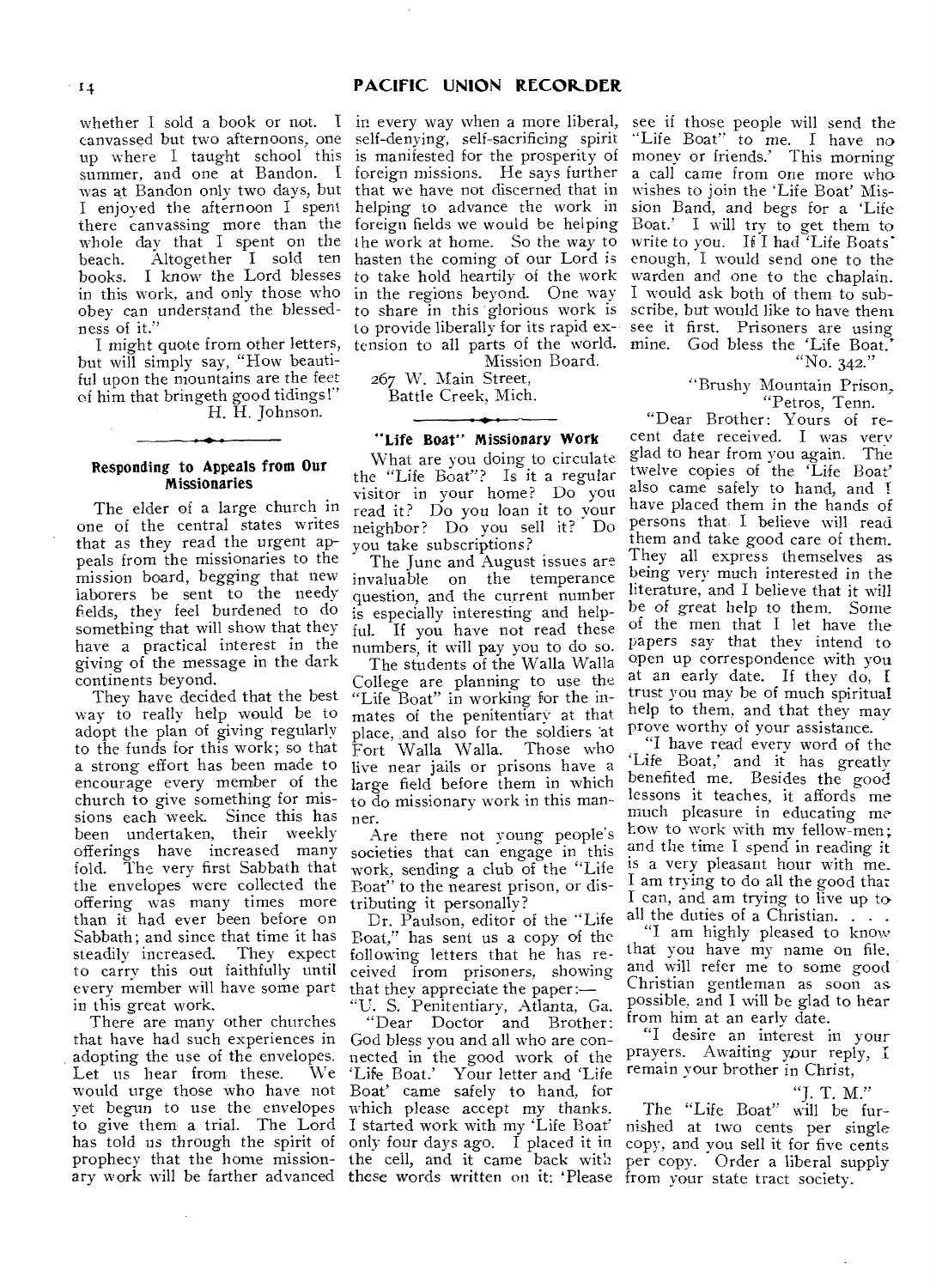### Connections

[Extract from a talk given at the Missionary Convention at Portland, Oregon, September 27, by H. H. Hall.]

The connection between heaven and Israel's kingdom had been broken through sin. For years this had been growing more and more apparent; and in the same ratio the national enemy of Israel had triumphed over them. Israel had been so far enslaved that they were not even permitted the services of a blacksmith, for fear that weapons of war would be placed in their hands. Only two men in the entire army had swords or spears. On the other hand, the Philistines had come up against them with thirty thousand chariots of iron, six thousand horsemen, and footmen without number.

In the presence of this vast host, the army of three thousand Israelites had dwindled down to six hundred. Some had fled to their homes, others to rocks and holes of the mountains, while still others had, sad to say, gone over to the enemy. No wonder that the six hundred men followed Saul tremblingly. Yet, in spite of all this apparent discouragement, the power of heaven was only awaiting some human connection to destroy the vast horde of Israel's enemy. It seemed, however, that no such connection would be made. Certainly the king could not make it, and his followers seemed all too discouraged to do so. Yet there is one—only a youth—who is not to be cast down by any such apparent inequality of numbers. He boldly said, "There is no restraint with the Lord to save by many or by few." Therefore we see him and his armor-bearer starting towards the Philistines' garrison, and, all unknown to his fellow-soldiers, climbing up the steep rocks on his hands and feet towards the deriding Philistines. HiS effort may appear foolish, but he is forming the connection through which the heavenly armies may destroy Israel's oppressors.

No sooner does he strike his first blow than the circuit is complete. The earth quakes; fear enters the hearts of the foe; they beat down one another; the fearful six hun-

dred regain their courage, and join him; those who hid in rocks and caves leave their hiding-places, and unite with their more courageous brethren. Yes, we even see those at this time. who had deserted to the enemy now separating themselves, and chasing those with whom they had so lately associated. All this is the result of a proper connection rightly made.

Again, we see a heathen emperor controlling the world; strife, superstition, and bloodshed are on every hand. Even professed children of God, who should be lights in the world, are bodies of darkness. The result of this is that the very character of God suffers such misrepresentation that men look upon Him as a cruel and vengeful tyrant, rather than a merciful heavenly Father. At this juncture does the Lord suddenly manifest Himself in power, and proclaim His true character in such tones as can not but convince men?—No; instead we see an Example come to this earth, who, in His life as a child, a youth, a young man, a fullgrown man, always represents the character of Him who sent Him.

It is true that at times He performs wonderful works, such as feeding the hungry multitude, raising the widow's son, etc. At the same time He engages in personal service for souls in a quiet way. We see Him talking at midnight with Nicodemus on the mountainside; at midday with the woman at the well; He heals two men at Gadara, and then says to them, "Return unto thine own house, and show what the Lord hath done for thee." In all this do we not see the meeting of the human and the divine,—the connection between earth and heaven? This Man was Jesus, the Son of man and the Son of God.

Now we come to the evening hours of this world—our own day. Heathenism, or fatally-fascinating systems of religion, are seen on every side. We find even the professed followers of God so divided among themselves as to have become largely an occasion for reproach, instead of channels of life and blessing. But God, who used a man to deliver Israel, who allowed His Son to take upon Him-

self humanity that He might speak through Him, will likewise use the lives and words of men in demonstrating His character to the world

He must convince the world that His character is merciful, that His feelings toward it are tender, and that He is not willing that any<br>should perish. To accomplish should perish. this, He must have  $144,000$  assistants, who will so fully represent His character as to give those about them an opportunity to intelligently decide for or against accepting it. In this number every child, every youth, young man, young woman, mother, and father who is here to-day may have a place. The only question is whether or not we are willing to become perfect conductors, living channels, close connections between heaven and earth.

#### Look Right around You

While attending a camp-meeting recently, I met a sister, who, while a semi-invalid, is intensely interested in missionary work around home. During the past few years she has changed her residence four times, and in each instance has brought the truth to a family or some members of a family living in her house or next to it. While we were speaking of the home field, which surrounds every one of us, the latest addition to her spiritual family told me how this sister had<br>worked No sooner had she No sooner had she moved into the house next door than this sister appeared on the scene and made her acquaintance, soon after following it up with the loan of a book, papers, and tracts. While the lady was not much impressed with the literature at first, she was impressed with the earnestness with which this invalid sister worked, and soon after began to read the literature carefully, with the result that she and her husband are rejoicing in the truth.

Are there not others among our home workers who feel inspired to do as this sister did, or even better? H. H. Hall.

"Christ Jesus came into the world to save sinners."